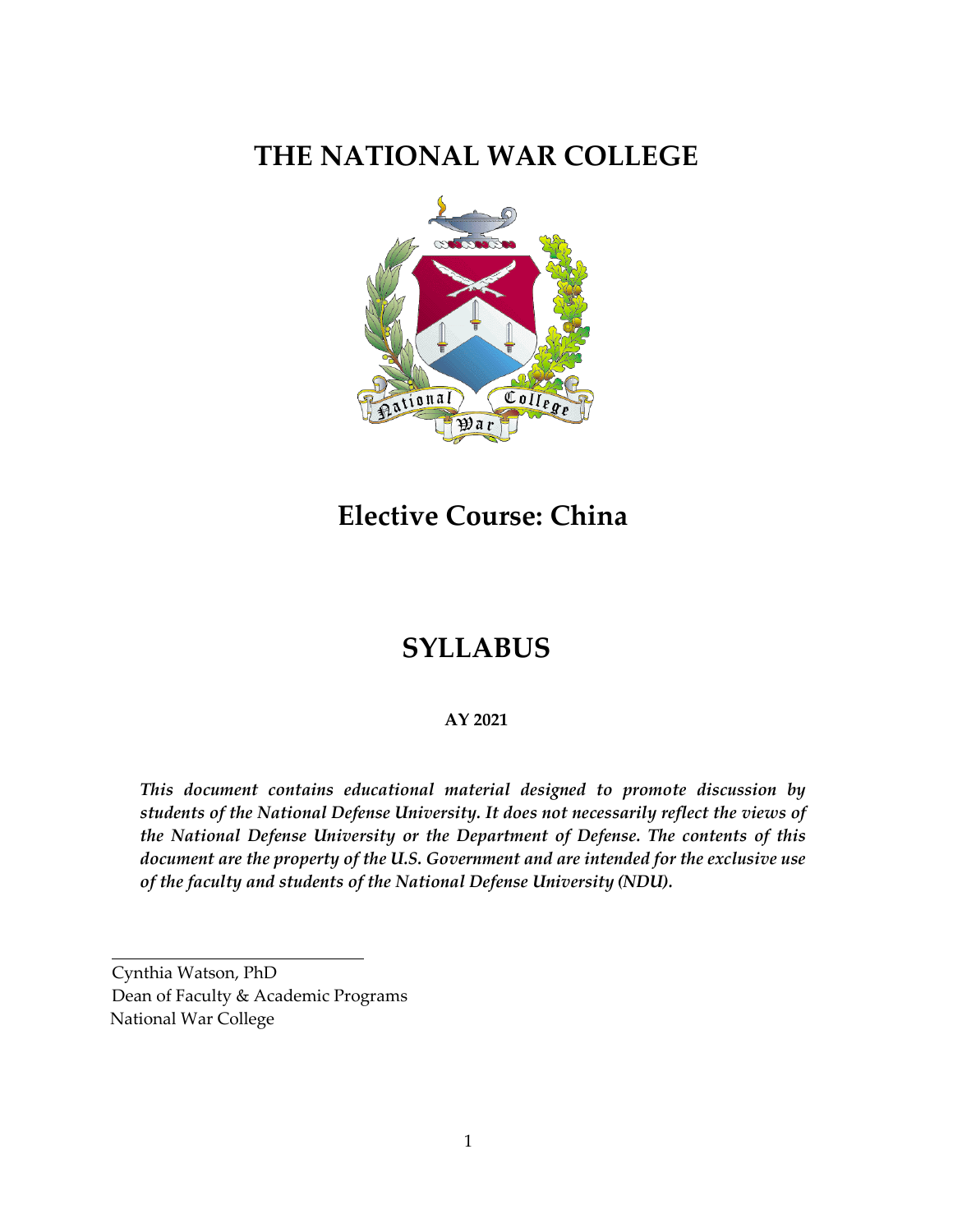#### **China**

#### National War College AY 21

**Course Director**: Cynthia Watson, PhD Dean of Faculty & Academic Programs National War College Roosevelt Hall, Room 139 A 202-685-3637 [Watsonc@ndu.edu](mailto:Watsonc@ndu.edu)

**Course Description:** China has changed dramatically from the backward, closed society where Richard Nixon disembarked in late February 1972, hoping to develop a bilateral relationship which would threaten the Soviet Union. Today China is vibrant, an economic draw for many companies, and a modernizing nation in every sense. U.S. strategists ignore its influence in Asia and across the world at their peril. This course will discuss China's role in the world along with its own internal challenges, offering the strategist an opportunity to weigh unknowns in charting a strategy for the future yet one with potential hazard for the international system.

**Course Learning Outcomes**: Course has four learning objectives:

- A. Evaluate the strategic environment to evaluate potential or actual national security challenges which China affects.
- B. Evaluate the domestic challenges that Beijing confronts as it plows through the twentyfirst century.
- C. Analyze how to weigh China's modernization presents national security challenges for the United States.
- D. Develop policy options which advance U.S. interests in addressing China's role in the contemporary era.

#### **Topic Schedule:**

Course will meet 11 times beginning Monday, 14 September and ending Monday, 7 December 2020. We will meet on Mondays for the first 11 topics from 1330-1530. When we reconvene after Winter break, we will meet on Thursdays. Topics are listed below by date:

September 14, 2020 Topic 1: Introduction and China's evolution before 1949 September 21, 2020 Topic 2: China's evolution, 1949 through today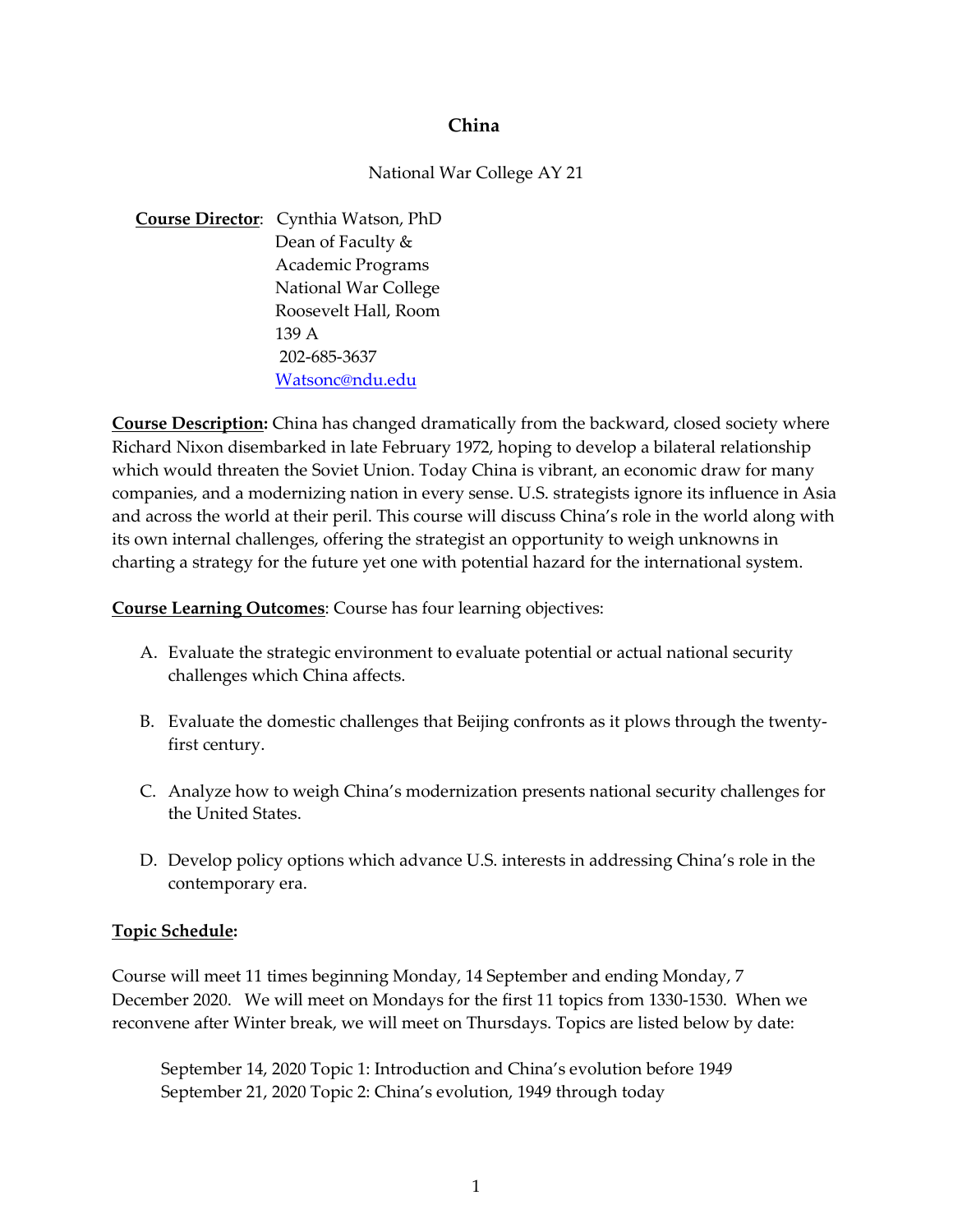September 28, 2020 Topic 3: Economic Transformation: Now Where? October 5, 2020 Topic 4: China's governance challenges I October 19, 2020 Topic 5: China's governance challenges II October 26, 2020 Topic 6: Disputes: SCS, ECS, Taiwan, and Hong Kong November 2, 2020 Topic 7: China's new instruments I November 9, 2020 Topic 8: China's new instruments II-PLA modernization November 16, 2020 Topic 9: China and the global system November 30, 2020 Topic 10: China and the United States December 7, 2020 Topic 11: paper critique presentations

**Reading Materials**: Two assigned books will be distributed to students in this course. A series of articles, research papers and book chapters are posted in Blackboard as links to other readings and materials. The books are:

- Hendrik Schulte Nordholt, *China and the Barbarians: Resisting the Western World Order* (Amsterdam: Leiden University Press, 2015), cited as Nordholt
- Karl Mühlhahn, *Making China Modern* (Cambridge: Harvard University Press, 2019), cited as Mühlhahn

The newspapers with strong international journalist commitments are an essential manner for understanding the evolving Chinese environment.

#### **Deliverables due dates:**

Governance challenge presentation: 5 or 19 October (25%) Policy paper to senior official: 30 November (25%) Critique of policy paper—written: 3 December (15%) Critique of policy paper—verbal: 7 December (10%)

Additional course deliverable: Participation (25%)

Each student will write a two page policy paper to either a senior Department of State or Combatant Commander on the Belt & Road Initiative. The paper should have three pages of back up material to support the arguments but the two pages are the heart of the assignment. The paper is due on 30 November at the close of business. More details will follow in class. The paper will be worth 25% of the overall course grade.

Each student will critique a peer's Belt & Road Initiative paper. A written critique of the peer's policy analysis is due at COB on 3 December for 15% of the course grade. An oral critique of no more than 5 minutes of the same paper is due in class on 7 December for 10% of the grade

Consult the Student Catalogue for guidance and policies on the following topics:

• Essay and Research Paper Format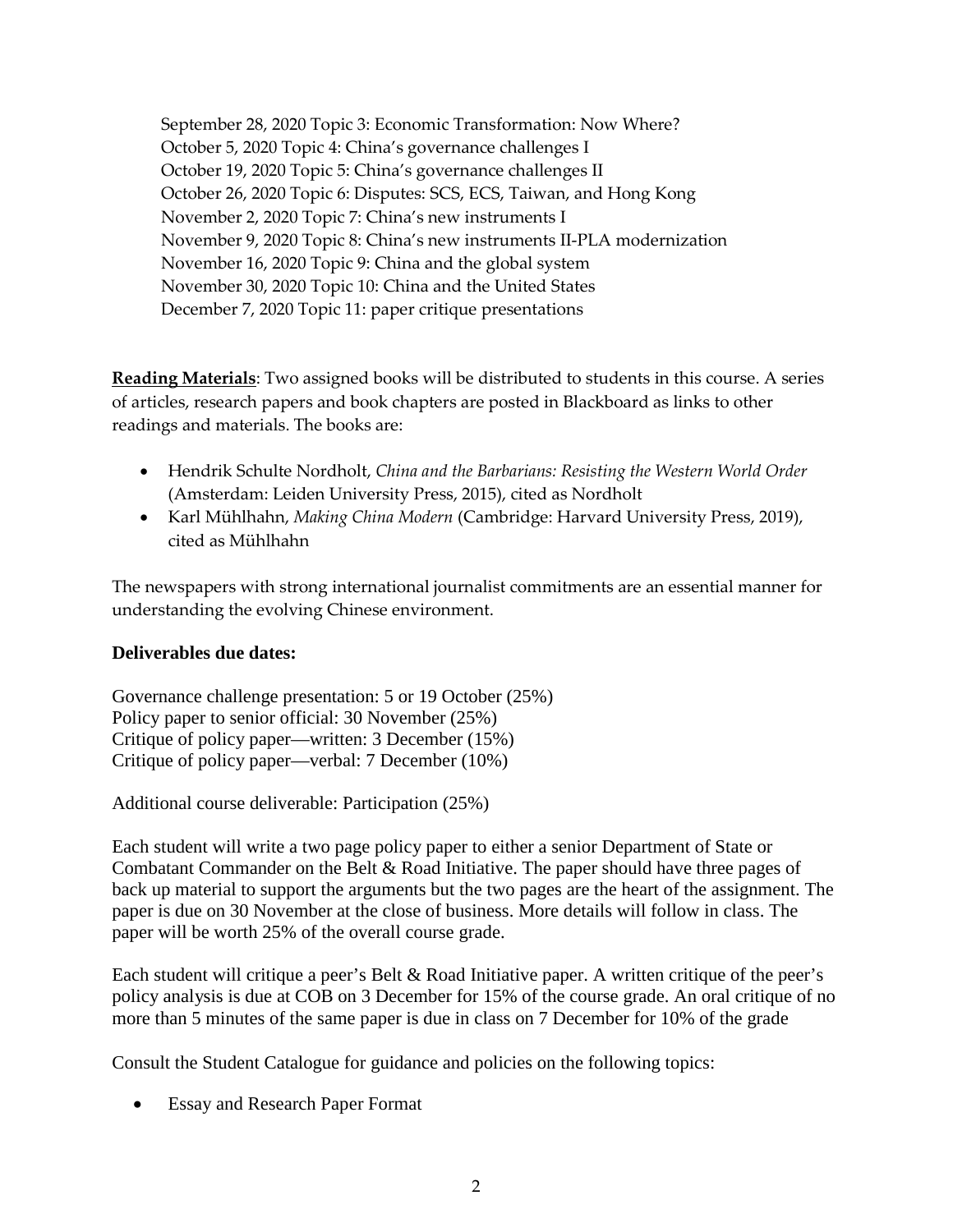- Assessment Policy
- NDU Grading Scale
- Original Work
- Absence Policy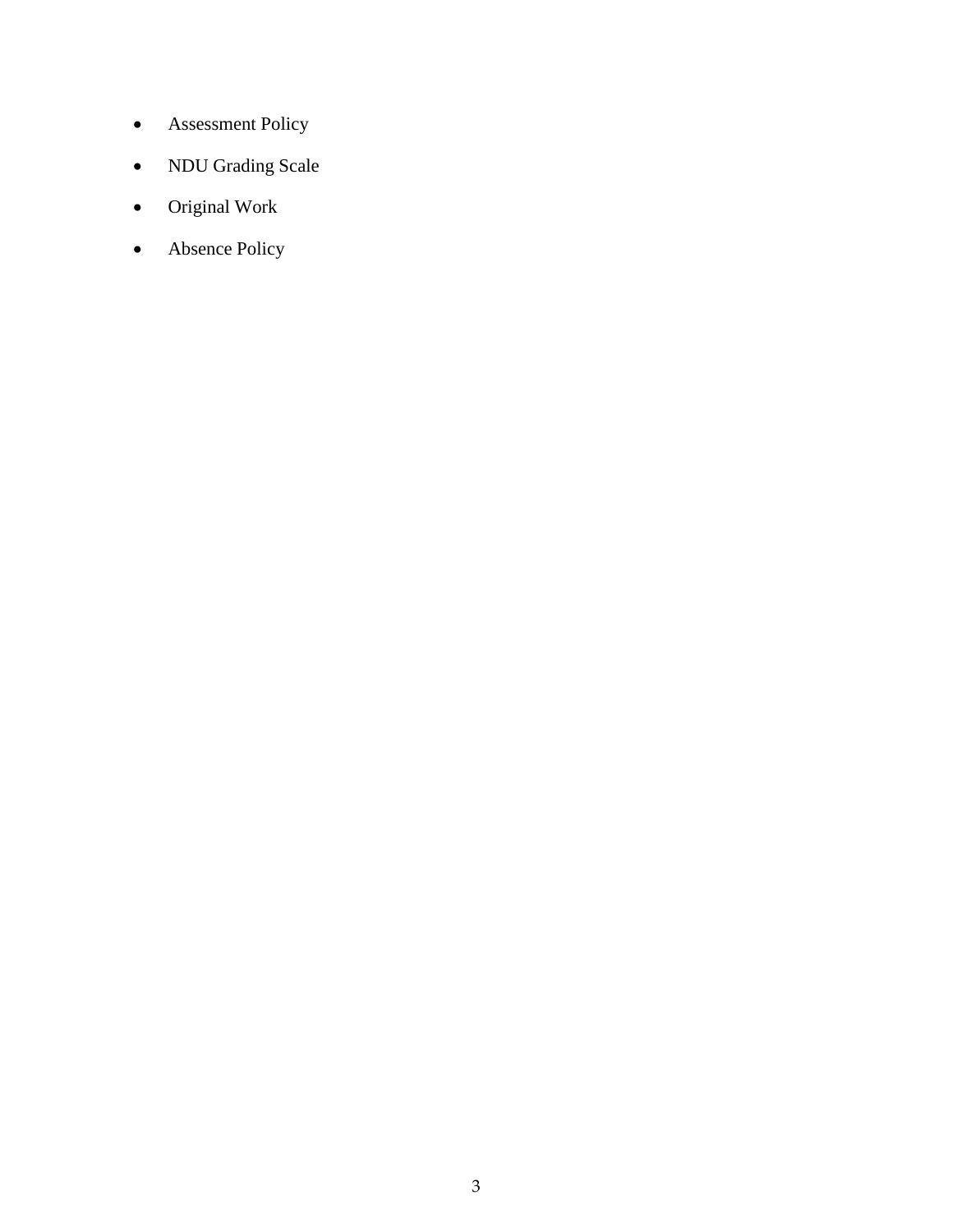#### **COURSE China**

**Topic 1:** 6600 National Security Strategy Research and Practicum Course Introduction **September 14, 2020**

#### **Overview**

China proudly notes its civilization dates back five thousand years, with *Zhongguo* known as the Middle Kingdom. For most of that period, China had the most developed economy and a strong political system putting it at the fore of Asia, if not the globe. Most of that period China's emperors resisted outside pressures by using the vast size of China, whether in land mass or population, to pressure other states to bend to China's will. China's leaders tried various methods to maintain its economic control over outside interlocutors over almost all of its final two millenia, including insisting on the "tributary system" whereby sustained relations with other nations under diplomatic and economic norms highlighted by offering "tribute" to the emperor.

The national mythology notes the flow of dynasties yet halts with the "Century of Humiliation" between 1842 and 1949, conveniently ending with the establishment of the People's Republic of China (PRC) under the Communists. Under the "humiliation," foreigner governments refused to pay tribute to the Qing emperors while demanding foreign traders and diplomats operate under extraterritoriality instead of under Chinese sovereignty. British, U.S., French, German, Japanese, Russian, Italian, and other non-Han Chinese governments humiliated China by ignoring Beijing's views, a situation unknown in the Middle Kingdom. As the Qing dynasty (1664-1911) increasingly decayed, the futility of the regime in satisfying its traditional role became most obvious when Japan defeated the Qing in 1895 and took Taiwan under its sovereignty, amputating a portion of the nation. The Qing dynasty ended sixteen years later.

The "Century of Humiliation" ends as a period of dramatic instability overcomes China between 1911 and 1949. First a democracy under western-educated Sun Yat-sen from the south, followed by a decade of warlord powers, leading to Sun's *Guomingdang* ("Nationals' Party") to ally with and ultimately persecute the Communist Party in an emerging civil war. World War II in China, beginning with the Japanese subjugation of the three northeastern provinces in 1931, delayed the civil war but it ultimately ended in 1949 with Mao Zedong's declaration of the PRC on 1 October 1949.

#### **Topic Learning Objectives**

- Understand course structure, requirements, assignments, core syllabus content and student roles and responsibilities.
- Understand the historic experience of China through the pre-CCP era.

#### **Issues for Consideration:**

• What are the key deliverables for course?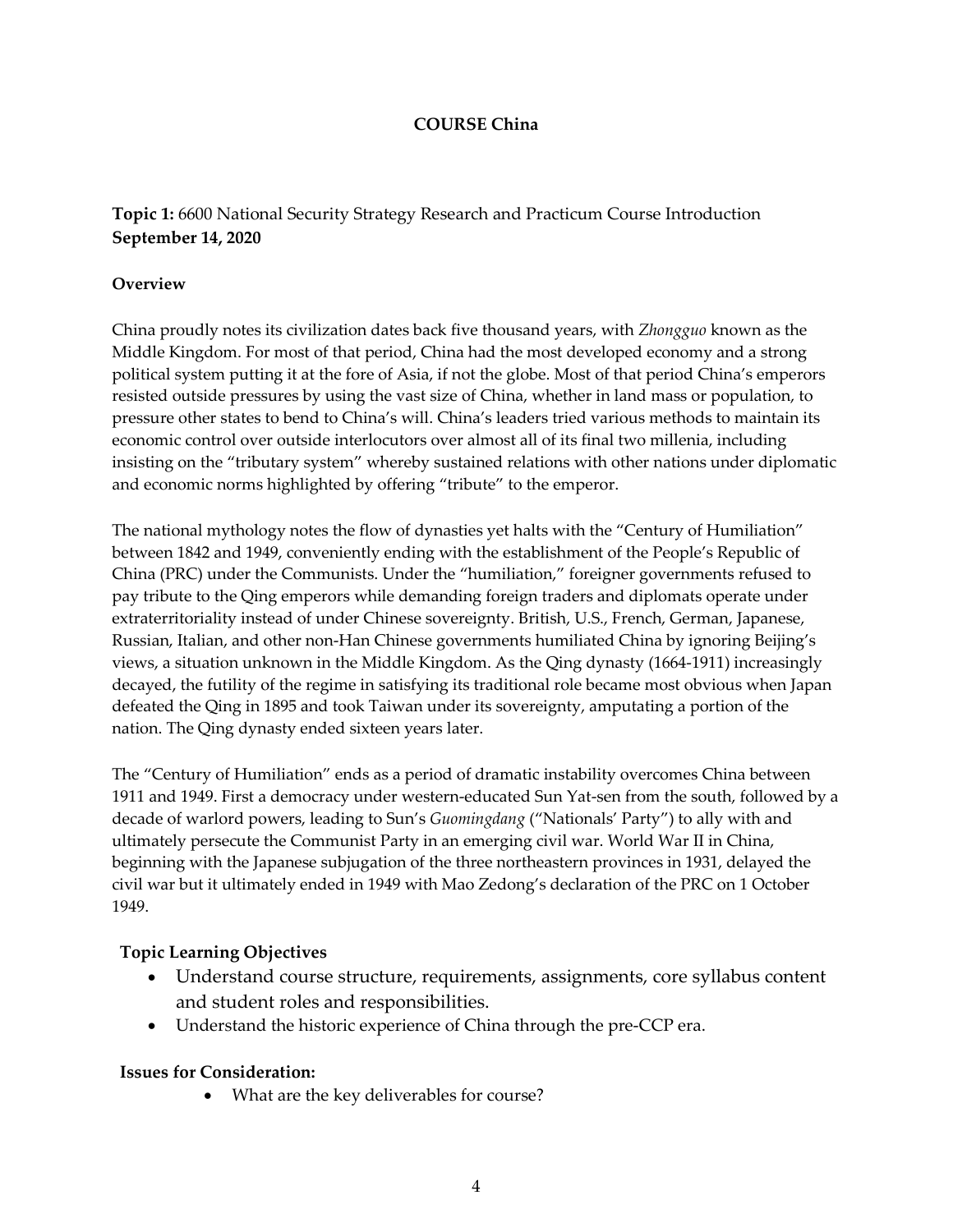- Why is China considered a great power competitor?
- Are China's leaders using history to increase concern about the United States while distracting from internal issues?

#### **Required Reading:** (70+ pages)

1. "The Slippery Slope of US-China Competition: A Conversation with Wu Xinbo," China Power Project, 4 January 2019, retrieved at [https://chinapower.csis.org/podcasts/the-slippery](https://chinapower.csis.org/podcasts/the-slippery-slope-of-us-china-competition/)[slope-of-us-china-competition/](https://chinapower.csis.org/podcasts/the-slippery-slope-of-us-china-competition/)

2. Hendrik Schulte Nordholt, *China and the Barbarians: Resisting the Western World Order* (henceforth as *Barbarians*) (Amsterdam: Leiden University, 2015): 1-35.

3. Klaus Mühlhahn, *Making China Great: From the Great Ching to Xi Jinping* (Cambridge: Harvard University Press, 2019): 25-62.

### **Supplemental reading:**

Stephen Platt, *Imperial Twilight: The Opium War and the End of China's Last Golden Age* (New York: Vintage, 2018)

Neil Thomas, "The Politics of History: Why Anniversaries Matter in China," MacroPolo, 18 June 2019, retrieved at<https://macropolo.org/commentary/>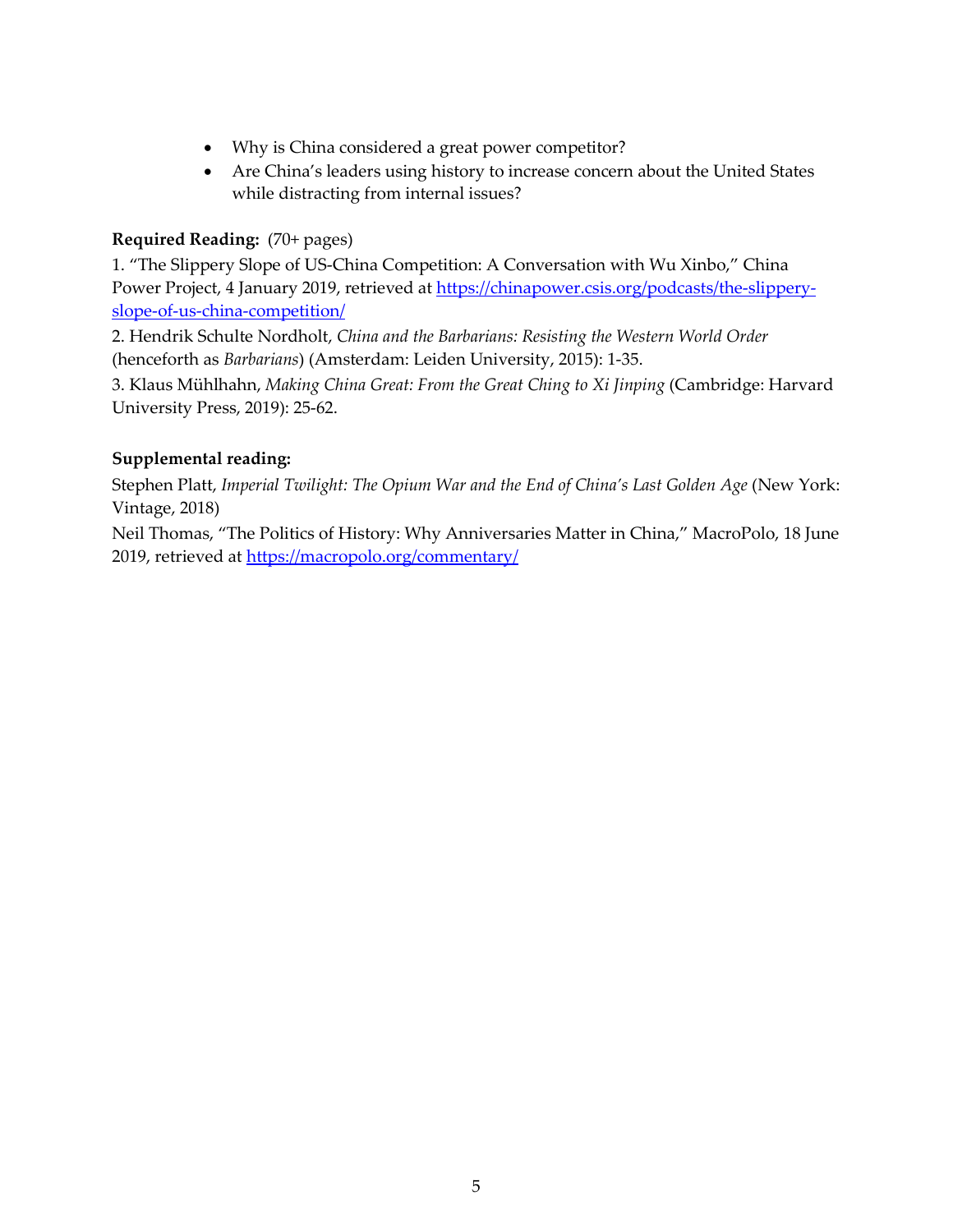**Topic 2:** China's Evolution, 1949 through today September 21, 2020

#### **Overview**

The Chinese Communist Party (CCP) assumed governance over a broken nation reeling from decades of Qing collapse, then upheaval on all sides. Mao Zedong asserted himself as the first among equals after the Long March of 1934-35 and arose to public prominence in the years after the United States assisted in defeating Japan by 1945. Mao proclaimed the founding of a new China under CCP control on 1 October 1949, stating the period of violating China's sovereignty was over. He set forth to consolidate CCP power over a twenty-five year period through a series of contradictory fits and starts for the Chinese people. The misguided programs led to tens of millions of deaths under the "Great Leap Forward" in the late 1950s and subsequent "Great Proletarian Cultural Revolution" six years later. By the time of Mao's death in September 1976, China was isolated and even more backward relative to the world than it was when the Qing fell in 1911.

Second generation leader, Deng Xiaoping, led an effort to reverse the quarter of a century of isolation through adopting "the Four Modernizations": agriculture, industry, science and technology and defense. Most relevant, Deng and the modernizers within the Party acknowledged China needed to reverse their course by opening the door to outside knowledge. To acquire that knowledge, China also welcomed foreign investment, undermining the basis of the CCP's role in society. The resulting changes in China lifted four hundred million citizens out of poverty over the following four decades. This occurred, however, with significant disruption to Chinese society, the CCP's ideological basis, and the post-world War II global economy. These changes lead to dramatic questions about China's future and its interactions with other states which this course will ponder.

#### **Topic Learning Objectives**

- Analyze the changes China has undergone since the Communists seized power
- Analyze the forces at work in contemporary China

#### **Issues for Consideration:**

- Are China's aspirations those of the Party or those of Chinese citizens? How do we answer that question?
- Does the past seventy year evolution guarantee China will proceed in the same manner in the future? What is the basis to your assessment?
- The CCP is roughly 90 million members out of a population greater than a billion. Does this have long term implications? Why do you assess it this way?
- How do these transformations affect the U.S. interests directly?

#### **Required Reading:** (83 pages)

1. Mühlhahn, 203-247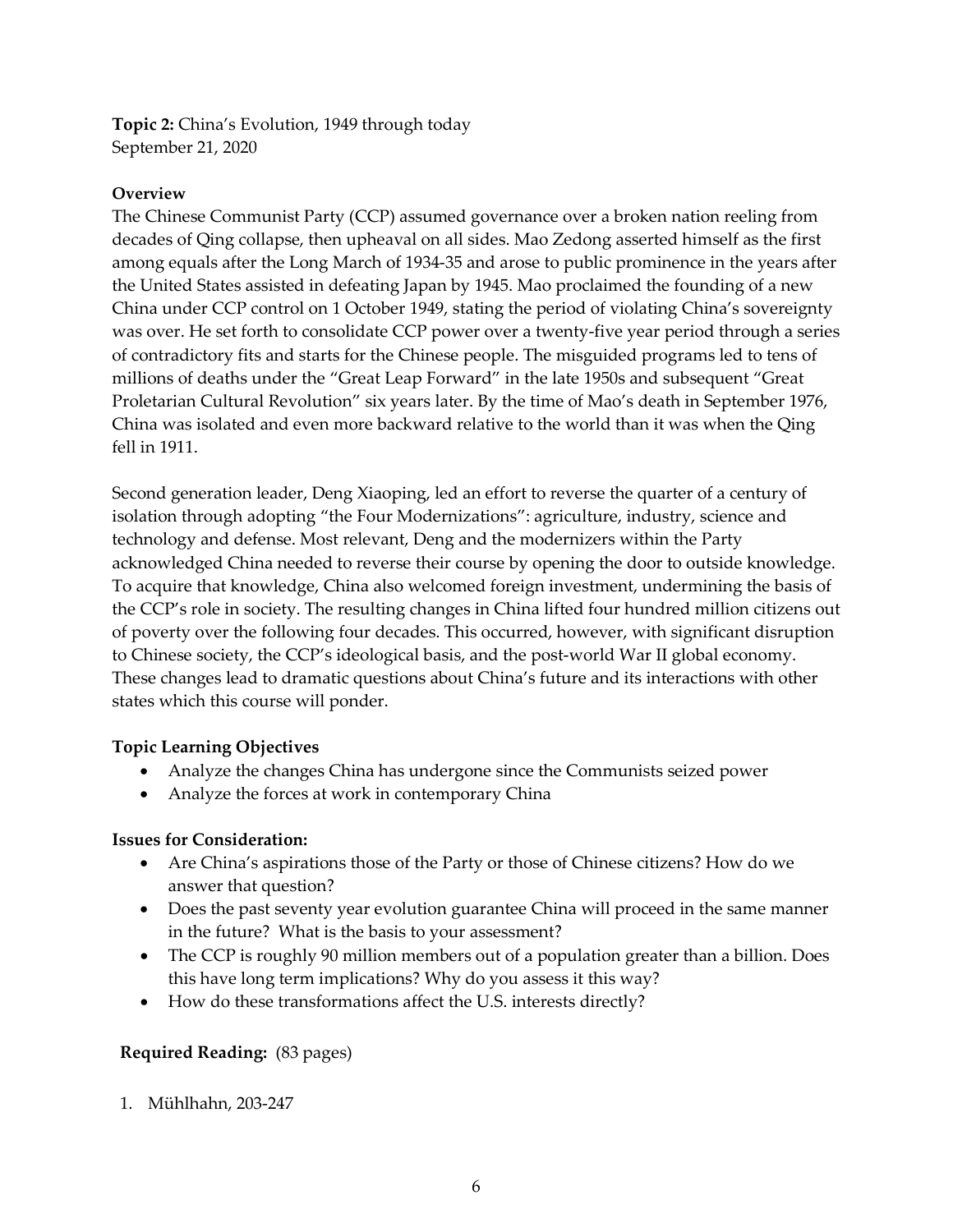#### 2. Nordholdt, 91-142.

#### **Supplemental Reading:**

Frank Dikotter, *The Tragedy of Liberation: A History of the Chinese Revolution, 1945-1957* (London: Bloomsbury Press, 2013)

-----, *Mao's Great Famine: the History of China's Most Devastating Catastrophe, 1958-1962* (London: Bloomsbury USA, 2010)

-----, *The Cultural Revolution: a People's History, 1962-1976* (London: Bloomsbury Press, 2016) John Pomfret, *The Beautiful Country and the Middle Kingdom: America and China, 1776 to the Present* (New York: Henry Holt, 2016)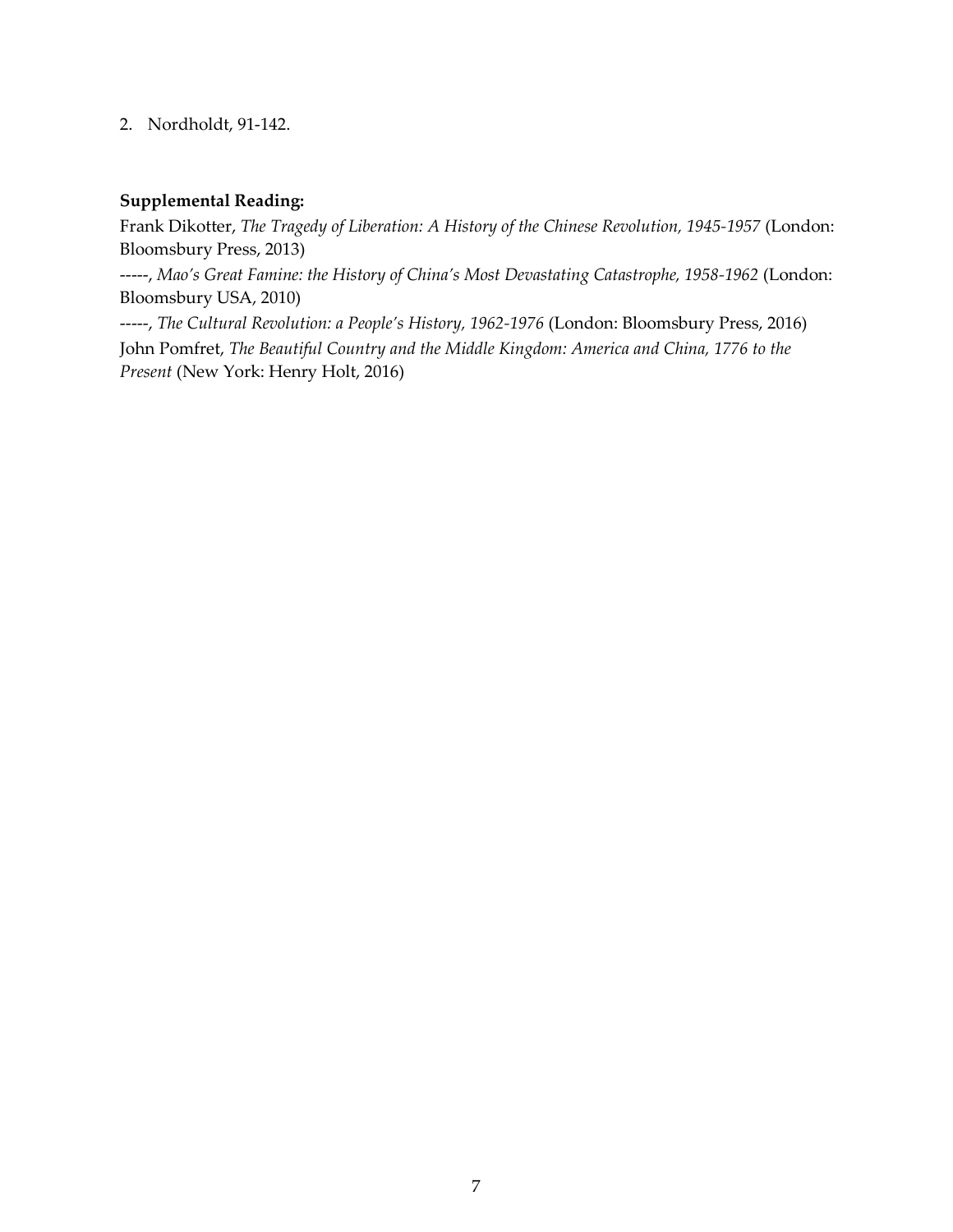### **Topic 3:** Economic Transformation: Now Where? **September 28, 2020**

#### **Overview**

The "Four Modernizations" opened the country to outside investment and a loosening of CCP centralized control over the economy because China desperately needed to put millions of agricultural workers into more productive work. The standard of living for all Chinese improved but the urbanization of a significant population substantially increased the gap in the standard of living between those living within seventy-five miles of the coast and those further inland.

Foreign investment allowed the expansion of factories to produce products more cheaply than the costs of producing them in traditional locations, usually the home of the investors. Taiwanese, South Korean, U.S. and European investment fueled both dramatic urbanization numbers and the PRC's skyrocketing gross domestic product growth between 1977 and 2008. This growth depended on an increasing population to sustain China's cheap labor but that began declining after 2010. Additionally, the international marketplace slowed demand for these manufactured goods substantially after the 2008 global financial crisis. China's environment and resource/energy base were undermined by the callous overuse of both.

 China and the United States are wary trading partners at best. President Donald Trump's decision to withdraw from the Trans Pacific Partnership in 2017, followed by a decision to impose tariffs on Chinese goods in the subsequent years threw the traditional *laissez-faire*  approach of the post-World War II economic system into shock. The future of the bilateral economic relationship is far less predictable than at any point since Nixon's reopening in 1972.

## **Topic Learning Objectives**

- Understand the depth of China's economic slowdown.
- Analyze the interplay between China's "Four Modernizations" model and the CCP leadership in the country.
- Analyze how China's growth over forty years allows it to play into the international trade system in 2020.

## **Issues for Consideration:**

- Can China's economic model ride out the reduced population challenge? Why?
- What strengths does China bring to the trade war with the United States? Weaknesses?
- Did China really create a freer market under the Modernizations or was this wishful thinking by outside investors?

## **Required Readings:**

1. Yao Yang, in David Dollar, Yiping Huang, and Yang Yao, editors, *China 2049: Economics Challenges of a Rising Global Power* (Washington: the Brookings Institution, 2020): 3-29,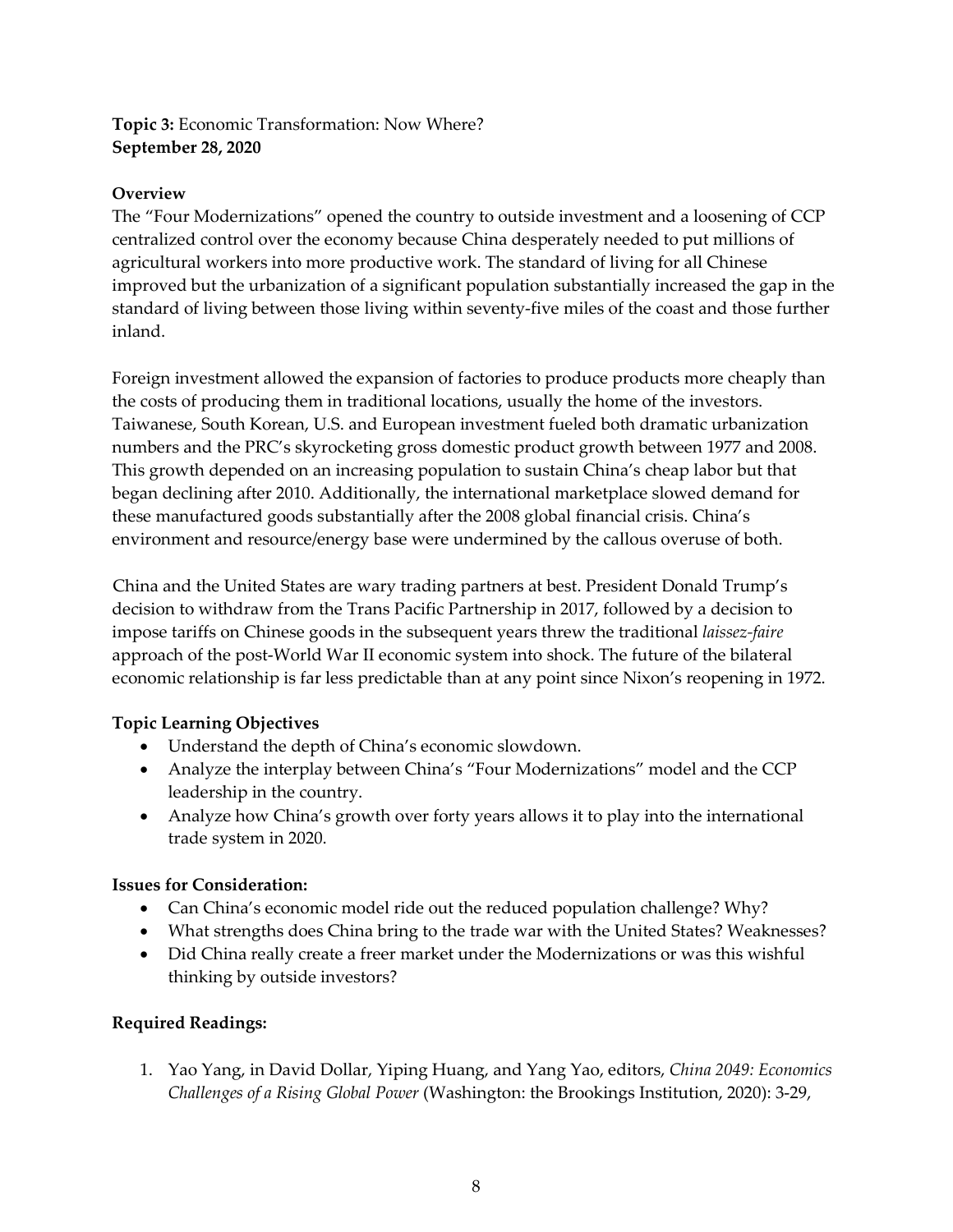and Miaojie Yu and Tenglong Zhong, "China's Opening Up Policies: Achievements and Prospects", 283-304.

- 2. "Dexter Roberts on the 'Myth of Chinese Capitalism", SupChina podcast, 26 March 2020, retrieved at [http://supchina.com](http://supchina.com/)
- 3. Orvell Schell, "A Chinese Puzzle: Economic 'reform' in Xi's China has more meanings than market liberalization", Macropolo.org, 18 February 2018, retrieved at

[https://macropolo.org/analysis/chinese-puzzle-economic-reform-xis-china-meanings-market](https://macropolo.org/analysis/chinese-puzzle-economic-reform-xis-china-meanings-market-liberalization/)[liberalization/](https://macropolo.org/analysis/chinese-puzzle-economic-reform-xis-china-meanings-market-liberalization/)

## **Supplemental Readings:**

- 1. Houze Song, "Peking Under the Hood: The Debt Behind Beijing's Glitz," MacroPolo, 3 June 2019, retrieved at<https://macropolo.org/commentary/#post-13643>
- 2. MacroPolo Project, The Paulsen Institute at http://www.macropolo.org
- 3. Wayne Morrison, "China's Economic Rise: History, Trends, Challenges, and Implications for the United States," Congressional Research Service, 25 June 2019, retrieved at https://crsreports.congress.gov/product/pdf/RL/RL33534 (most recent version)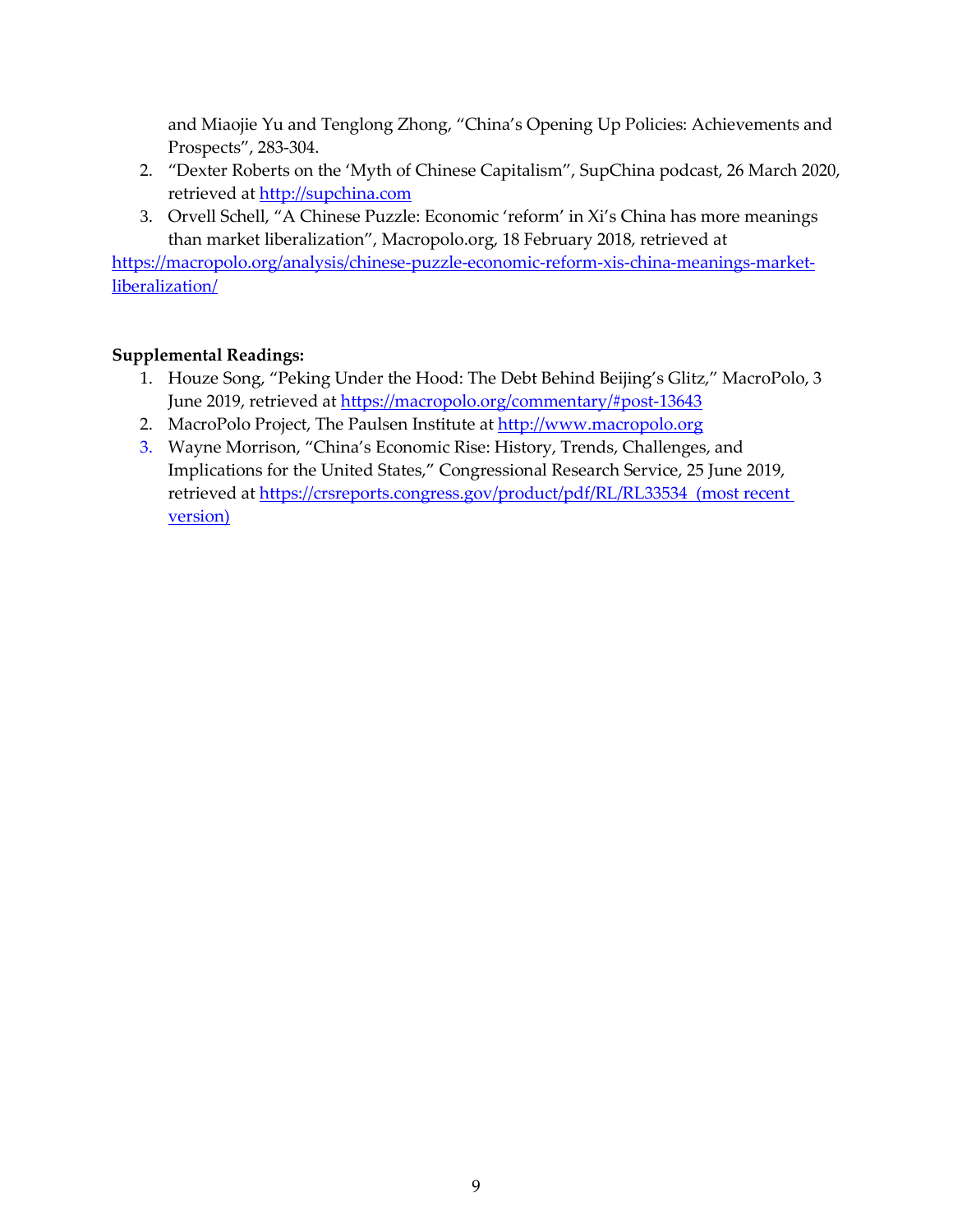#### **Topic 4:** Governance Challenges I: environment, energy, intellectual property, corruption **October 5, 2020**

### **Overview**

No one finds China easy to govern. Energy usage far outstripped resources twenty years ago. The environment was the first and arguably biggest victim of the Four Modernizations, leaving China a terrible future. Intellectual property is a major source of friction as China's reputation is that of thievery from foreign businesses. Corruption seems endemic.

Today's topic will be YOU presenting reports on these topics.

### **Topic Learning Objectives**

- Understand the range of domestic challenges which any regime in China will confront
- Analyze the relative importance of each of these challenges in topic 4 and 5

#### **Issues for Consideration:**

- Does China have institutions able to survive the global challenges of the market elasticities?
- How are China's increasing desires for energy resources affecting their role globally?
- Is intellectual property theft worth the strain it imposes on the bilateral U.S.-PRC ties?

### **Required Reading:**

#### **Energy**

1. "China's Growing Energy and Geopolitical Impact in Xi Jinping's New Era," Panel Discussion at National Bureau of Asian Research, 5 December 2017, retrieved at [http://www.nbr.org](http://www.nbr.org/)

## 2. "Carbon, Climate, and China: A Conversation with Barbara Finamore," China Power Project, 6 June 2019, retrieved at<https://chinapower.csis.org/podcasts/carbon-climate-and-china/>

# **Corruption**

3. "How does corruption hinder China's development?," China Power Project, 4 February 2019, retrieved at<https://chinapower.csis.org/china-corruption-development/>

4. Carl Minzner, *End of An Era: How China's Authoritarian Revival is Undermining its Rise* (New York: Oxford University Press, 2018): 37-66.

5. TBD

#### Environment

6. "Water Challenges Inside and Outside of China's Borders: A Conversation with Scott Moore", ChinaPowerProject, 12 February 2020, accessible at [http://chinapower.csis.org](http://chinapower.csis.org/)  7. "How does water security affect China's development?", ChinaPowerProject, no date, retrieved at [http://chinapower.csis.org](http://chinapower.csis.org/)

8. "Will China save the planet? A climatic conversation with NRDC's Barbara Finamore",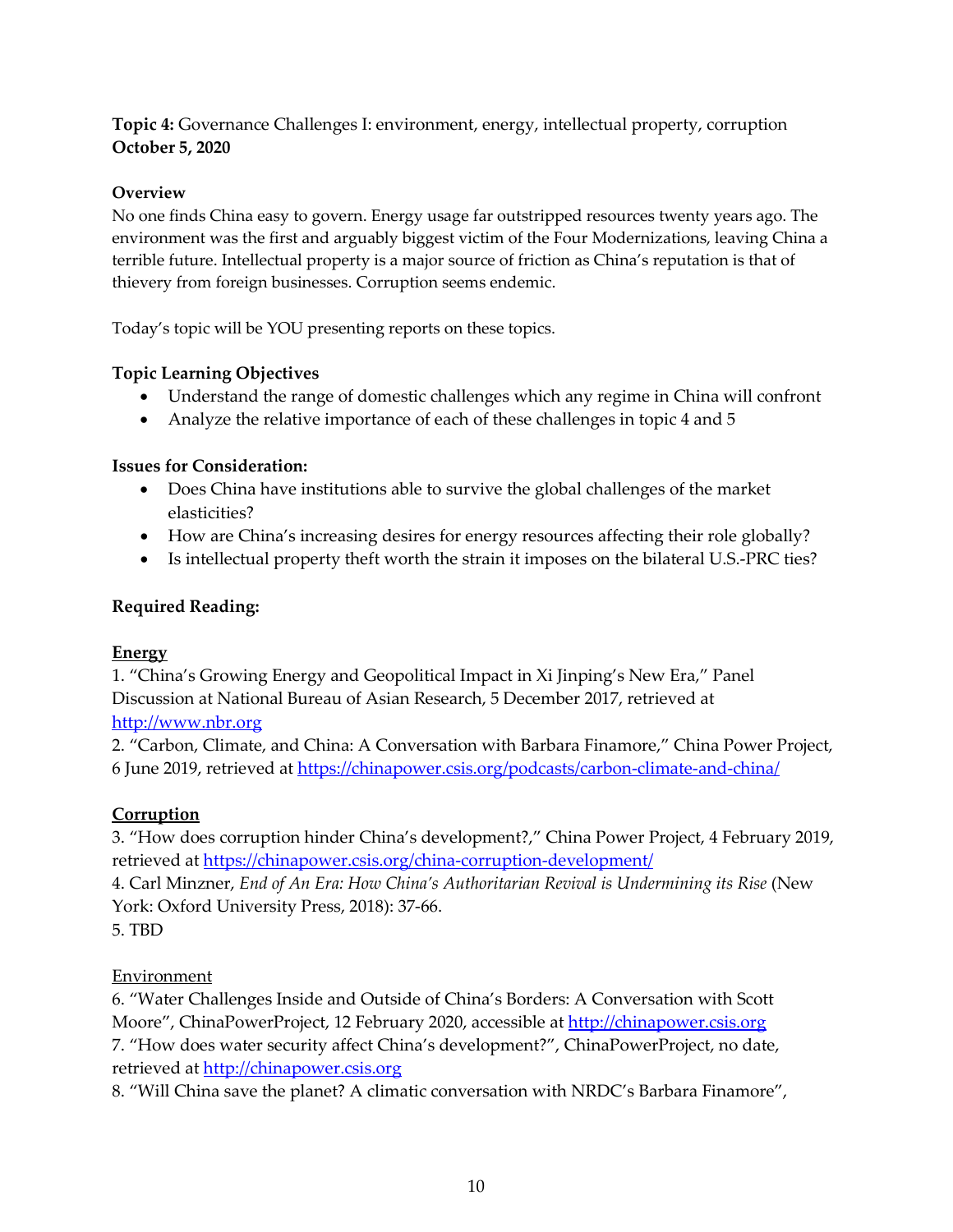SupChina podcast, 9 April 2020, retrieved at [http://supchina.com](http://supchina.com/)  8. "How is China managing its greenhouse gas emissions?", ChinaPowerProject, no date, retrieved at [http://chinapower.csis.org](http://chinapower.csis.org/) 8. Jiameizi Jia, "On tap: Seeking a Game Changer to Stop China's River Pollution," *NewSecurityBeat*, 21 February 2019, retrieved at [https://www.newsecuritybeat.org/2019/02/tap](https://www.newsecuritybeat.org/2019/02/tap-seeking-game-changer-stop-chinas-river-pollution/)[seeking-game-changer-stop-chinas-river-pollution/](https://www.newsecuritybeat.org/2019/02/tap-seeking-game-changer-stop-chinas-river-pollution/) 9. Zhuoshi Liu, "The People vs. Pollution: Empowering NGOs to Combat Pollution with Environmental Law," *NewSecurityBeat*, 23 August 2018, retrieved at

[https://www.newsecuritybeat.org/2018/08/people-vs-pollution-empowering-ngos-combat](https://www.newsecuritybeat.org/2018/08/people-vs-pollution-empowering-ngos-combat-pollution-environmental-law/)[pollution-environmental-law/](https://www.newsecuritybeat.org/2018/08/people-vs-pollution-empowering-ngos-combat-pollution-environmental-law/)

### **Supplemental Readings**:

1. Bonnie S. Glaser, "The Choice for Southeast Asia isn't between the US and China," *Singapore Straits Times*, 20 June 2019

2. Damien Ma, "China's War on Coal in Seven Charts: Peak Coal is Not a Blip but a Trend," MacroPolo, 24 June 2019, retrieved at<https://macropolo.org/china-peak-coal-energy-trend/>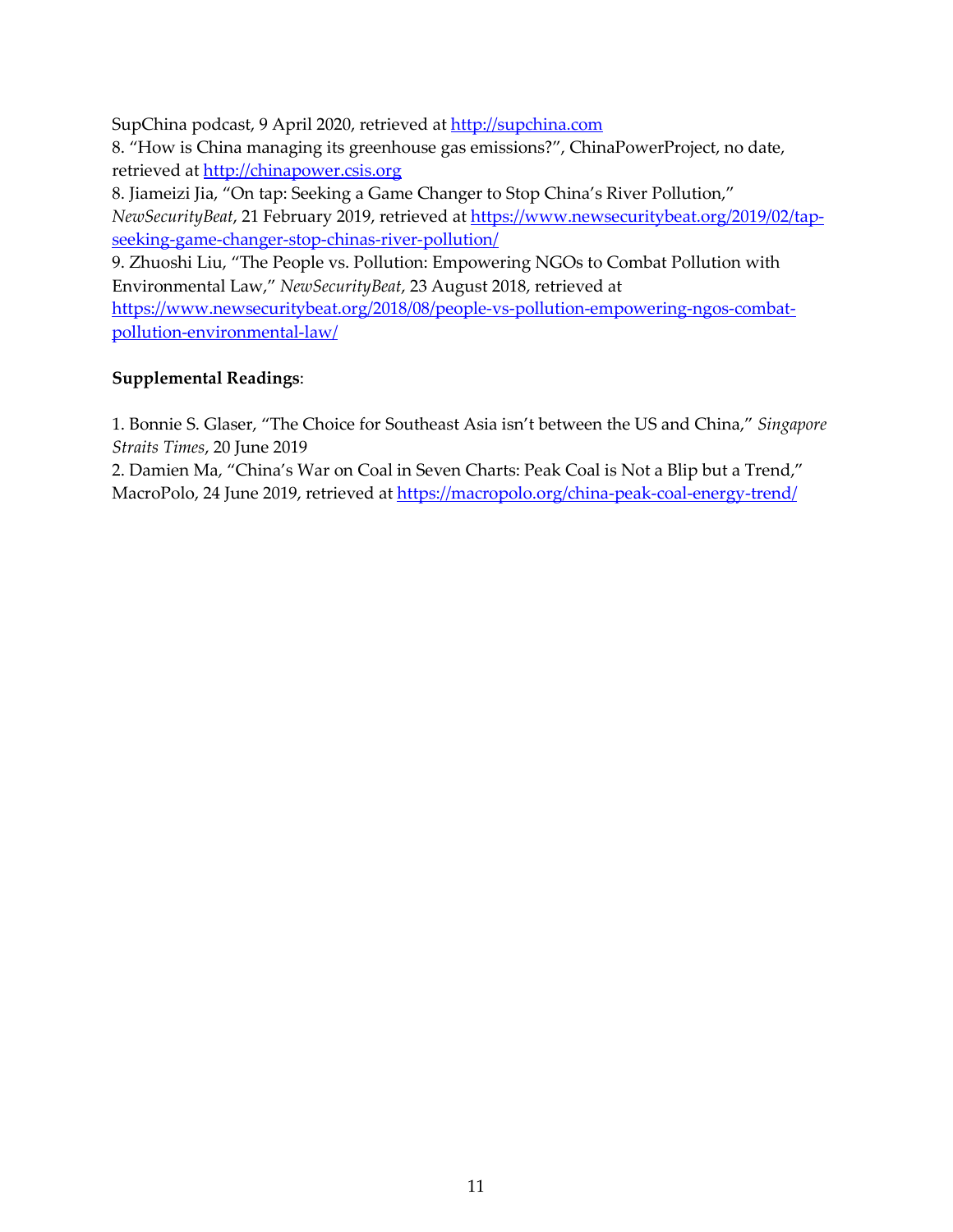#### **Topic 5:** Governance challenges II: demographics, minorities, and religion **October 19, 2020**

### **Overview**

China's domestic issues also include people-based issues such as religion, minority rights, and demographics. Because China's rise linked so clearly to the abundance of population in rural areas, the demographic composition matters a great deal. China prides itself on its 92% Han population but out of 1.3 billion, that means the remaining 8% constitutes multimillions citizens in the 56 minority groups of the country.

The Communist Party of Russia proved inept at addressing minority concerns as the Chinese counterpart organization is as well. Particularly worrisome for Beijing is the role of Islamic minorities. Uighur "reeducation camps," appearing similar to concentration camps, began appearing in Xinjiang Province around 2016. Today they include a substantial number of Uighurs and other Islamic adherents.

More generally, a religious awakening was underway in China but appears yet another aspect of society which Xi Jinping finds threatening. Crackdowns on various Christian communities along with Islamic adherents made China into a country where the Party seeks to be the religion of the people.

### **Topic Learning Objectives**

To analyze the reasons religion, demographic shifts, and minorities appear to pose a significant worry to the CCP.

## **Issues for Consideration:**

- Why would a population with 8% minorities out of a billion and a half citizens threaten the state's stability?
- What difference does it make if China needs more women? Is China somehow different from other societies?
- China views religion as a purely domestic issue but will this offer a perpetual challenge for those in the United States seeking to evangelize? How does that fit into the bilateral relationship?

## **Required Reading:**

For all students Mühlhahn, 560-614.

Minority unrest

1. David Tobin, "A 'Struggle of Life or Death': Han and Uyghur Insecurities on China's North-West Frontier," *China Quarterly*, 9 July 2019, retrieved at

[https://www.cambridge.org/core/services/aop-cambridge-](https://www.cambridge.org/core/services/aop-cambridge-core/content/view/ACA97E9682101081E35CFE46518C9111/S030574101900078Xa.pdf/struggle_of_life_or_death_han_and_uyghur_insecurities_on_chinas_northwest_frontier.pdf2)

[core/content/view/ACA97E9682101081E35CFE46518C9111/S030574101900078Xa.pdf/struggle\\_of](https://www.cambridge.org/core/services/aop-cambridge-core/content/view/ACA97E9682101081E35CFE46518C9111/S030574101900078Xa.pdf/struggle_of_life_or_death_han_and_uyghur_insecurities_on_chinas_northwest_frontier.pdf2) life or death han and uyghur insecurities on chinas northwest frontier.pdf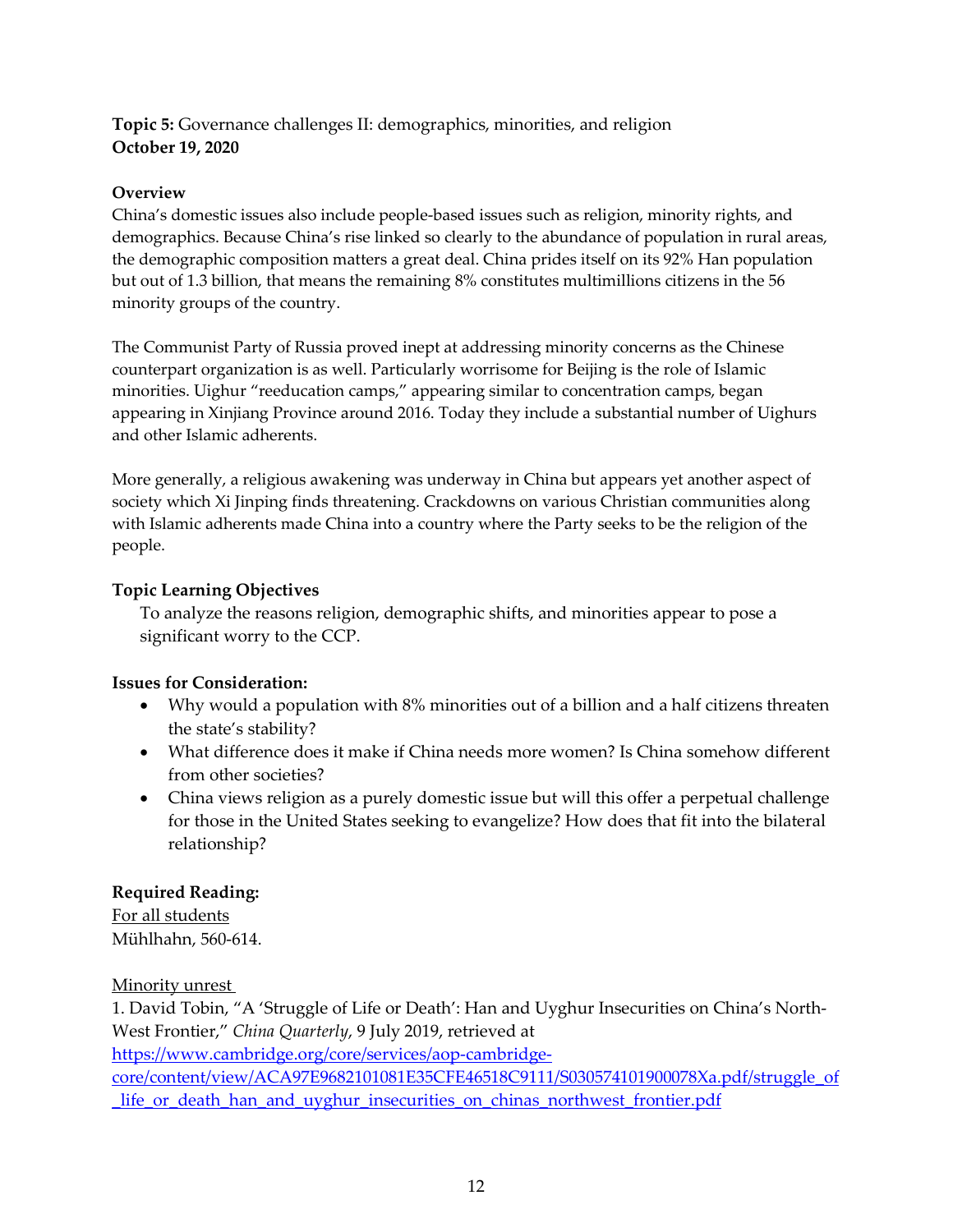#### [2.](https://www.cambridge.org/core/services/aop-cambridge-core/content/view/ACA97E9682101081E35CFE46518C9111/S030574101900078Xa.pdf/struggle_of_life_or_death_han_and_uyghur_insecurities_on_chinas_northwest_frontier.pdf2) Minzner, *End*: 67-112.

### **Religion**

3. Michael Pompeo, retrieved at [https://www.state.gov/secretary-of-state-michael-r-pompeo-at](https://www.state.gov/secretary-of-state-michael-r-pompeo-at-the-ministerial-to-advance-religious-freedom)[the-ministerial-to-advance-religious-freedom](https://www.state.gov/secretary-of-state-michael-r-pompeo-at-the-ministerial-to-advance-religious-freedom)

4. Minzner, *End*: 113-142.

5. Ian Johnson, *The Souls of China: The Return of Religion after Mao* (hereafter: *Souls*; New York: Vintage, 2018): 1-67.

### **Demographics**

6. "How Chinese Governance Fundamentals Impact health Care and National Security", China Talk podcast, no date, retrieved at [https://podcasts.apple.com/us/podcast/how-chinese](https://podcasts.apple.com/us/podcast/how-chinese-governance-fundamentals-impact-health-care/id1289062927?i=1000468355719)[governance-fundamentals-impact-health-care/id1289062927?i=1000468355719](https://podcasts.apple.com/us/podcast/how-chinese-governance-fundamentals-impact-health-care/id1289062927?i=1000468355719)

7. Wang, Feng, "China's One-Child Policy," University of Pennsylvania podcast, 19 February 2019, retrieved at [http://cscc.sas.upenn.edu](http://cscc.sas.upenn.edu/)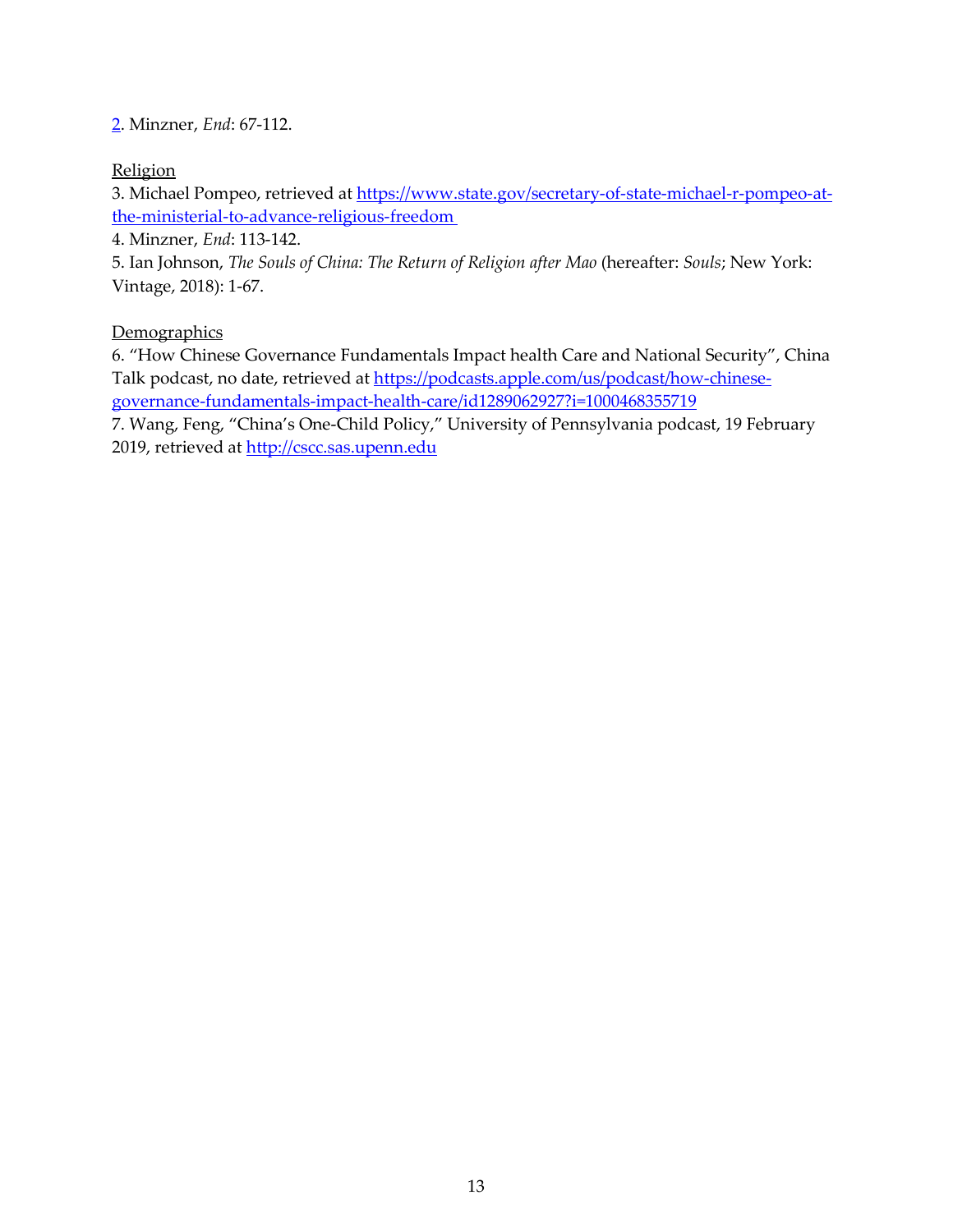#### **Topic 6: Disputes and Tensions: SCS, ECS, Taiwan, and Hong Kong October 19, 2020**

#### **Overview**

The rhetoric from Beijing invariably discusses "indisputable facts" about areas surrounding China that are in dispute. Beijing rejects the traditional international legal interpretations of who controls the land features in the South China Sea (SCS) and East China Sea (ECS), opposing various neighbors' claims which create the potential for conflict as China becomes more assertive with its modernizing People's Liberation Army Navy (PLAN) and more nationalistic in its policies.

Hong Kong and Macau, both European colonies for well over a century, returned to Beijing's control in 1997 and 1999, respectively. Macau today is a hotbed for Chinese gamblers but presents no governance challenges. Hong Kong, on the other hand, operates under the bilateral accord signed with the former colonizers in London. That agreement provides Hong Kong with a "special administrative status" for half a century after the turmoil but recent decisions by the Beijing-backed government in Hong Kong have engendered much popular discontent. One thing that no government in China tolerates is *luan*, or chaos, which creates anxiety in the mainland.

Taiwan remains a hot button issue for China, revealing the depth of the CCP's insecurities about this remaining issue from the 1940s. Just over a dozen states on the planet recognize Taiwan's government as sovereign yet Beijing finds this extremely disturbing, even though Washington does not have diplomatic relations with Taibei. Located just over a hundred miles off the Fujian coast, Taiwan's status evokes strong commentary from any member of the CCP for fear its status will create doubts about CCP power. Taiwan's odd relationship with the United States, covered under the Taiwan Relations Act of 1979, makes Washington the most important reason the island has not yet reunified with the mainland.

#### **Topic Learning Objectives**

- Analyze the dangers the current disputes pose for the government in Beijing.
- Analyze the differences between each of these cases for China in the future.
- Analyze the relative importance of ties with Taiwan versus those with the PRC for the United States.

#### **Issues for Consideration:**

- Is either the South China Sea or the East China Sea as important for the United States as it is for China? Why so?
- What role should the international community play in preserving Hong Kong as a special administrative region through 2047?
- Taiwan will always be a hundred miles off the coast of China so what realistic hope does it have for ever establishing genuine sovereignty? Should Washington do that in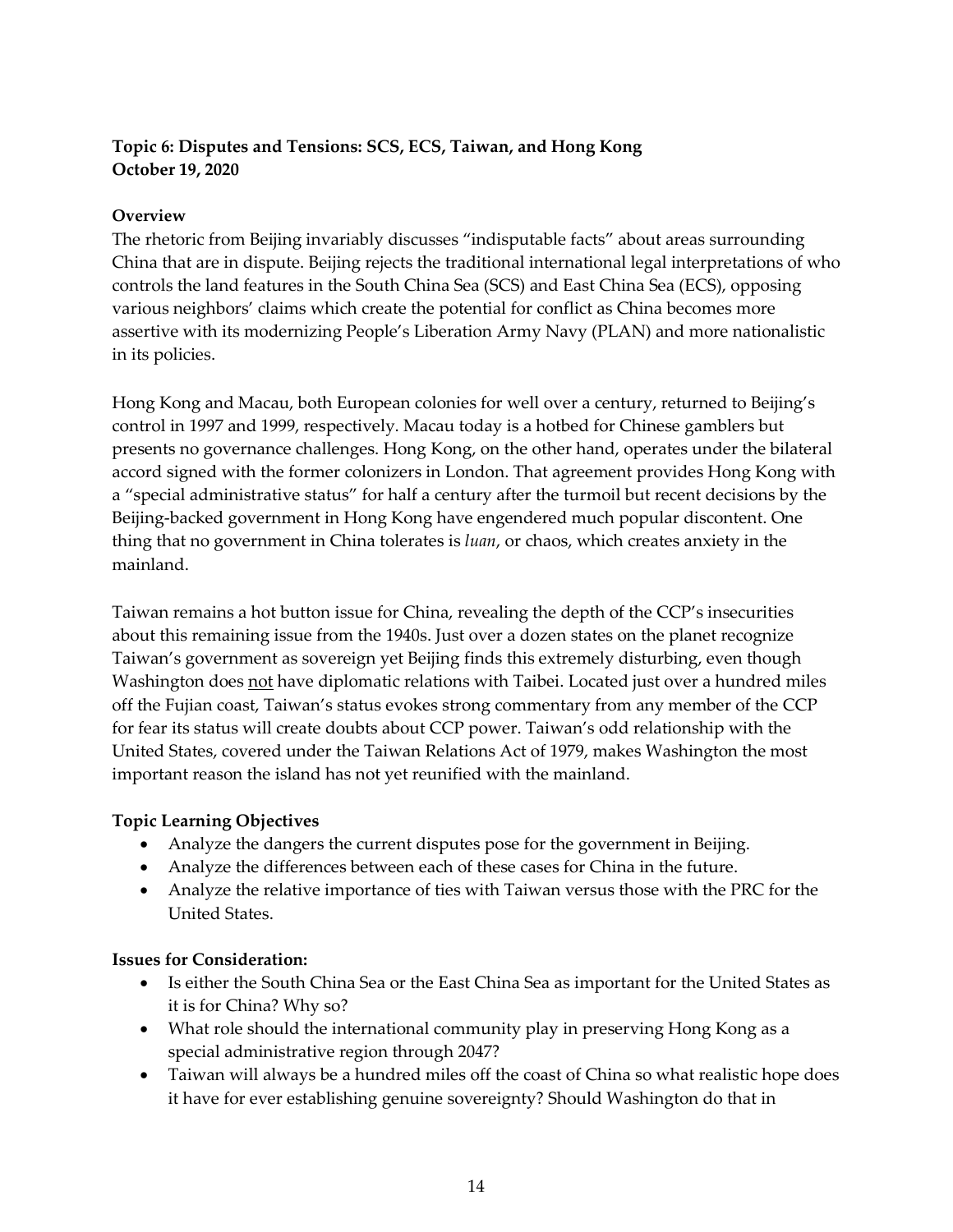### perpetuity?

#### **Required Readings:**

1. Ralph Jennings, "Will US First Class Treatment of Visiting Taiwan President Rattle China?," Voice of America, 17 July 2019, retrieved at [https://www.voanews.com/usa/will-us-first-class](https://www.voanews.com/usa/will-us-first-class-treatment-visiting-taiwan-president-rattle-china%202)[treatment-visiting-taiwan-president-rattle-china](https://www.voanews.com/usa/will-us-first-class-treatment-visiting-taiwan-president-rattle-china%202) 

[2.](https://www.voanews.com/usa/will-us-first-class-treatment-visiting-taiwan-president-rattle-china%202) "China's South China Sea Strategy: A Conversation with Bill Hayton," China Power Project, 5 July 2018, retrieved a[t https://chinapower.csis.org/podcasts/chinas-south-china-sea-strategy/](https://chinapower.csis.org/podcasts/chinas-south-china-sea-strategy/)

3. "Taiwan: Issues for Congress," *Congressional Research Service*, 30 October 2017, retrieved at [https://www.everycrsreport.com/files/20171030\\_R44996\\_4e50b5ab9e0883daa117ef5220cbcd060c](https://www.everycrsreport.com/files/20171030_R44996_4e50b5ab9e0883daa117ef5220cbcd060cacf022.pdf%204) [acf022.pdf](https://www.everycrsreport.com/files/20171030_R44996_4e50b5ab9e0883daa117ef5220cbcd060cacf022.pdf%204) 

[4.](https://www.everycrsreport.com/files/20171030_R44996_4e50b5ab9e0883daa117ef5220cbcd060cacf022.pdf%204) Joseph Y.S. Cheng, "Hong Kong's Crisis and Prospects for the Pro-Democracy Movement," *ChinaBrief*, 19:2 (26 June 2019), retrieved at [https://jamestown.org/program/hong-kongs-crisis](https://jamestown.org/program/hong-kongs-crisis-and-prospects-for-the-pro-democracy-movement/)[and-prospects-for-the-pro-democracy-movement/](https://jamestown.org/program/hong-kongs-crisis-and-prospects-for-the-pro-democracy-movement/)

5. Jonathan Dixon, "East China Sea or South China Sea, they are all China's Seas: comparing nationalism among China's maritime irredentist claims," *Nationalities Papers*, 42:6 (2014): 1053- 1071, retrieved at

[https://web.b.ebscohost.com/ehost/pdfviewer/pdfviewer?vid=8&sid=7f8d5980-c7f6-4b48-84bc-](https://web.b.ebscohost.com/ehost/pdfviewer/pdfviewer?vid=8&sid=7f8d5980-c7f6-4b48-84bc-1bca45c356c2%40sessionmgr102)[1bca45c356c2%40sessionmgr102](https://web.b.ebscohost.com/ehost/pdfviewer/pdfviewer?vid=8&sid=7f8d5980-c7f6-4b48-84bc-1bca45c356c2%40sessionmgr102) 

#### **Supplemental Readings:**

1. Mark Manyin, "The Senkakus (Diaoyu/Diaoyutai) Dispute: U.S. Treat Obligations," *Congressional Research Service*, 21 February 2019, retrieved at [https://www.everycrsreport.com/files/20170221\\_R42761\\_2ca255915046151588d267da7f502d0398](https://www.everycrsreport.com/files/20170221_R42761_2ca255915046151588d267da7f502d03981f3828.pdf) [1f3828.pdf](https://www.everycrsreport.com/files/20170221_R42761_2ca255915046151588d267da7f502d03981f3828.pdf)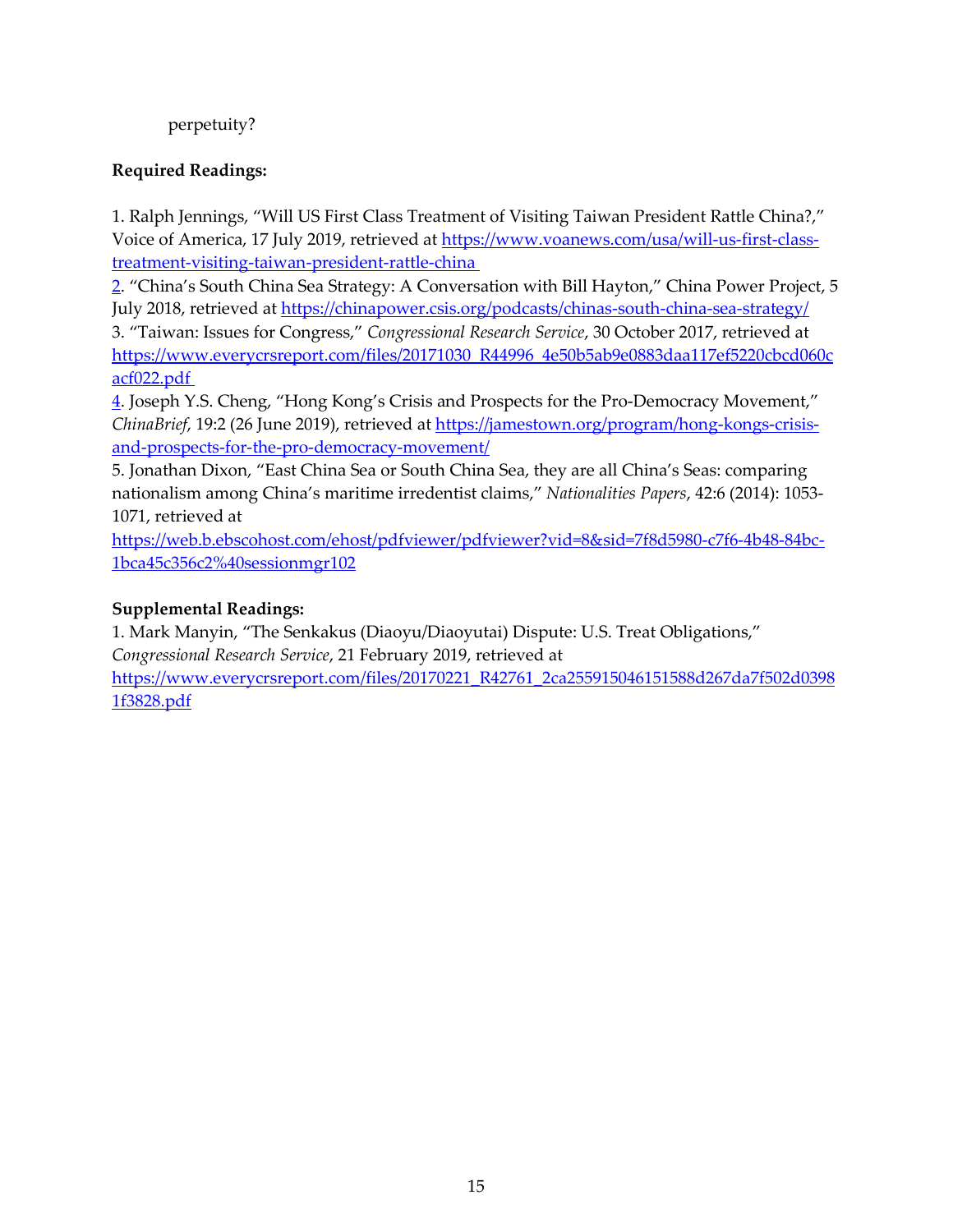**Topic 7 :** China uses instruments I **October 26, 2020**

#### **Overview**

China under Xi Jinping, the  $5<sup>th</sup>$  Generation leader of the CCP, consolidated power as an individual and as a Party with great alacrity since assuming his position in November 2012. Xi's CCP has dramatically limited transparency into the Party decision-making (which was never open in a western sense) while using new instruments to achieve its foreign and domestic objectives. Xi appears dedicated to returning the CCP to a position as dominant in China in a ways not true during the "modernization" period when outsiders played an important role in that process.

Internal control over society, whether the ubiquitous CCTV system throughout largest cities or monitoring the internet or surveillance throughout the society on the streets, is a method of protecting against *luan*. The Party's ability to protect its central role in this vast country explains the greater expenditure for domestic security than for the People's Liberation Army in national external defense.

Additional instruments China is using today include cyber, aid, lawfare, domestic regulations, and sanctions. Less formal pressures include pushing Chinese tourists to avoid countries where China's leaders seek to persuade another country to alter its international behavior. China actively seeks to change other states' behavior when its interests are under threat.

#### **Topic Learning Objective**

Analyze how China uses various instruments in its new position as a global power to alter other states' behavior.

#### **Issues for Consideration:**

- Is China's use of instruments really different from those of traditional western powers?
- Frequently, analysts note the CCP leadership does not need worry about public opinion as it governs. Do you see this as true? If so, why or why not?
- Do China's relatively new laws really seem destined to undermine western businesses and NGOs?

## **Required Reading:**

1. James Kitfield, "Adm. Davidson: China Assaults International Order," *BreakingDefense*, 18 July 2019, retrieved at breakingdefense.com

2. Neil Thomas, "How Beijing Embraces Public Opinion to govern and control," 7 May 2019, retrieved at<https://macropolo.org/commentary/#post-13657>

2. Yun Sun, "Taiwan Arms Sales: Chinese Sanctions on US Firms," Pacific Forum, PacNet#39, 15 July 2019, retrieved a[t https://www.stimson.org/content/taiwan-arms-sales-chinese-sanctions](https://www.stimson.org/content/taiwan-arms-sales-chinese-sanctions-us-firms)[us-firms](https://www.stimson.org/content/taiwan-arms-sales-chinese-sanctions-us-firms)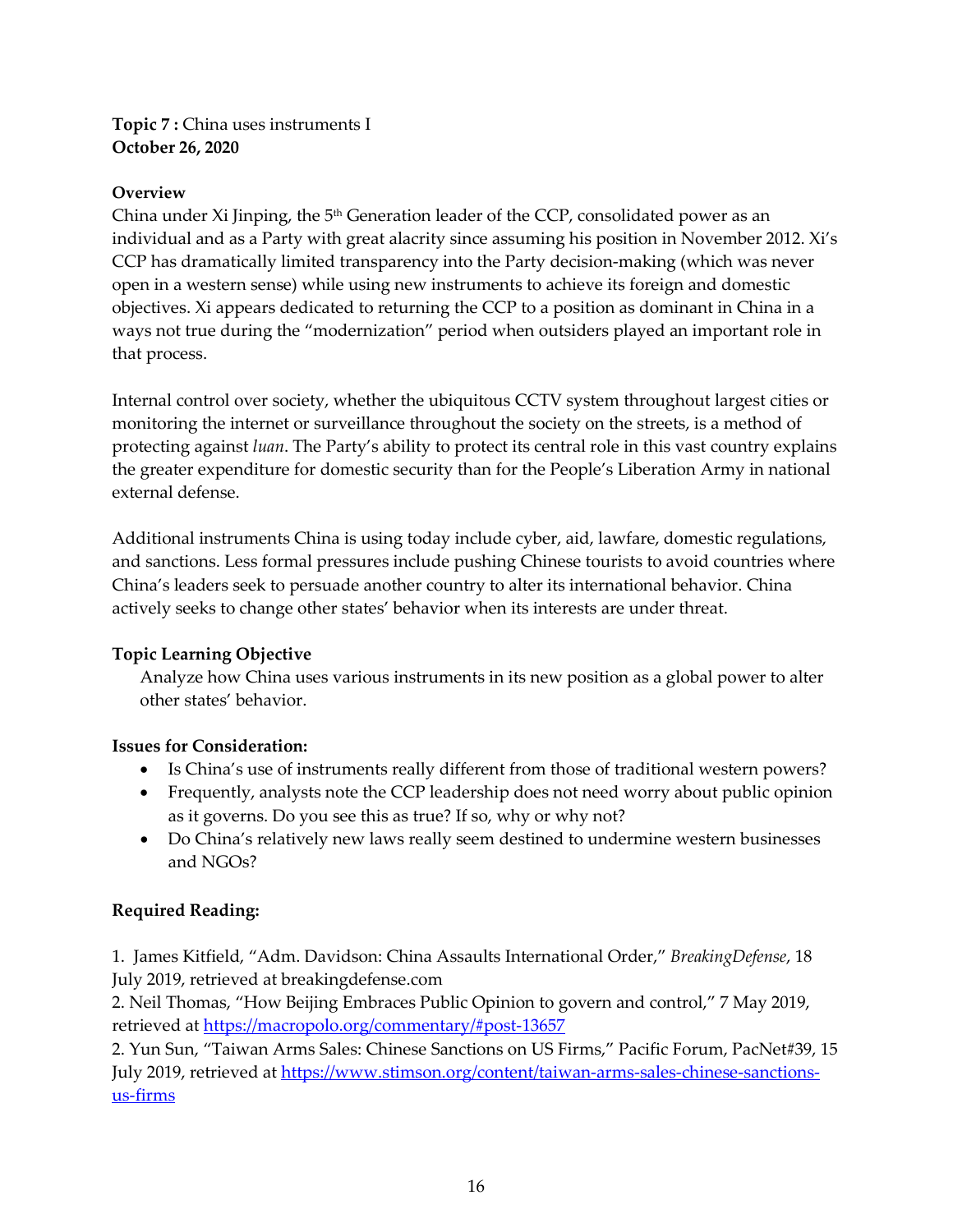3. Matt Sheehan, "Much Ado About Data: How America and China Stack Up," MacroPolo.org, 16 July 2019, retrieved at<https://macropolo.org/ai-data-us-china/>

4. -----, "Chinese AI Talent in Six Charts," MacroPolo.org, 28 May 2019, retrieved at <https://macropolo.org/commentary/#post-13657>

5. "CNA: Supervision Chinese Officials Impose over NGOs Is the Toughest in the Past 20 Years," Central News Agency, 17 July 2019, retrieved at

[https://www.cna.com/tw/news/acn/201907170199.aspx](https://www.cna.com/tw/news/acn/201907170199.aspx%206) 

[6.](https://www.cna.com/tw/news/acn/201907170199.aspx%206) John Dotson, "Xi Jinping's Summer Foreign Policy Tour Displays 'Great Power Diplomacy with Chinese Characteristics'," *China Brief*, 16 July 2019, retrieved at

[https://jamestown.org/program/xi-jinpings-summer-foreign-policy-tour-displays-great-power](https://jamestown.org/program/xi-jinpings-summer-foreign-policy-tour-displays-great-power-diplomacy-with-chinese-characteristics/)[diplomacy-with-chinese-characteristics/](https://jamestown.org/program/xi-jinpings-summer-foreign-policy-tour-displays-great-power-diplomacy-with-chinese-characteristics/)

7. Russell Hsiao, "A Preliminary Survey of CCP Influence Operations in Singapore," *ChinaBrief*, 16 July 2019, retrieved at [https://jamestown.org/program/a-preliminary-survey-of-ccp](https://jamestown.org/program/a-preliminary-survey-of-ccp-influence-operations-in-singapore/)[influence-operations-in-singapore/](https://jamestown.org/program/a-preliminary-survey-of-ccp-influence-operations-in-singapore/)

8. -----, "A Preliminary Survey of CCP Influence Operations in Japan," *ChinaBrief* (19:12), 26 June 2019, retrieved at [https://jamestown.org/program/a-preliminary-survey-of-ccp-influence](https://jamestown.org/program/a-preliminary-survey-of-ccp-influence-operations-in-japan/)[operations-in-japan/](https://jamestown.org/program/a-preliminary-survey-of-ccp-influence-operations-in-japan/)

9. April A. Herlevi, "China's New Foreign Investment Law: Quick Passage after a Long Wait," *ChinaBrief,* 19:6, 22 March 2019, retrieved at [https://jamestown.org/program/chinas-new-foreign](https://jamestown.org/program/chinas-new-foreign-investment-law-quick-passage-after-a-long-wait/)[investment-law-quick-passage-after-a-long-wait/](https://jamestown.org/program/chinas-new-foreign-investment-law-quick-passage-after-a-long-wait/)

10. John Dotson, "Dramas Must Feature Goodness": The CCP Launches Renewed Efforts to Control Themes in Popular Culture," *ChinaBrief*, 5 March 2019, retrieved at

[https://jamestown.org/program/dramas-must-feature-goodness-the-ccp-launches-renewed](https://jamestown.org/program/dramas-must-feature-goodness-the-ccp-launches-renewed-efforts-to-control-themes-in-popular-culture/)[efforts-to-control-themes-in-popular-culture/](https://jamestown.org/program/dramas-must-feature-goodness-the-ccp-launches-renewed-efforts-to-control-themes-in-popular-culture/)

11. Brent Eastwood, "A Smarter Battlefield?: PLA concepts for 'Intelligent Operations' Begin to Take Shape," *ChinaBrief*, 19:4, 15 February 2019, retrieved a[t https://jamestown.org/program/a](https://jamestown.org/program/a-smarter-battlefield-pla-concepts-for-intelligent-operations-begin-to-take-shape/)[smarter-battlefield-pla-concepts-for-intelligent-operations-begin-to-take-shape/](https://jamestown.org/program/a-smarter-battlefield-pla-concepts-for-intelligent-operations-begin-to-take-shape/)

12. Hiddai Segey, Doron Ella, and Assaf Orion, "My Way or the Huawei? The United States-China Race for 5G Dominance," International Institute for Strategic Studies, 16 July 2019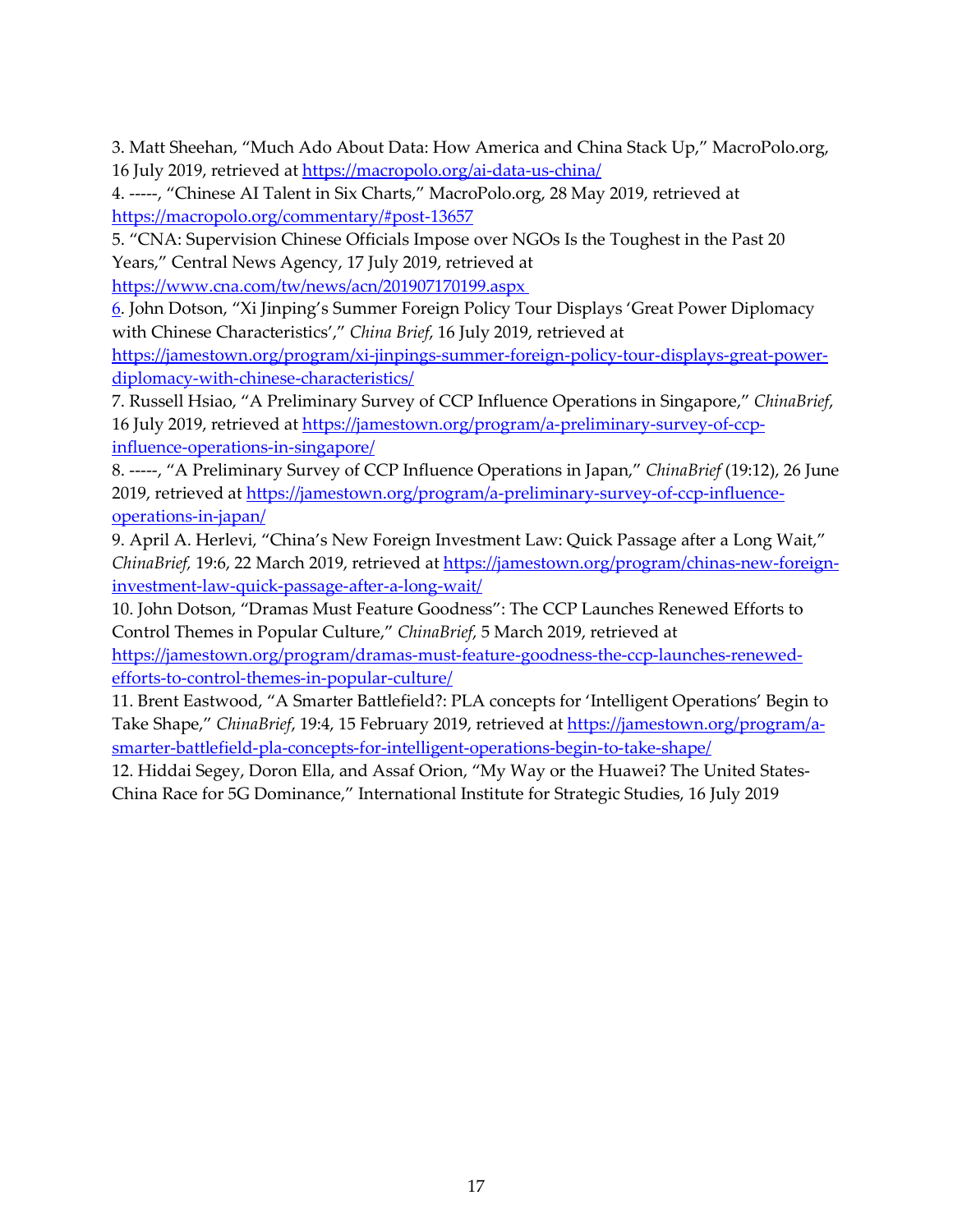#### **Topic 8:** New instruments II- PLA modernization **November 9, 2020**

#### **Overview**

The fourth of the modernizations of the 1970s was the military, an institution which proved unable to defeat the Vietnamese in early 1979. Discussion in Washington or at Indo-Pacom today rarely hints that China has ever been anything other than a highly successful, modernized military able to roll back the United States and any foreign militaries anywhere in Asia.

Xi Jinping began his term worried about corruption across China, not the least in the People's Liberation Army (PLA). Since November 2012, thousands of PLA officers faced cashiering for their massive corruption, leaving many in prison for life—and unable to oppose Xi's actions within the CCP.

Along with trying to purge corruption, Xi initiated steps to reform the PLA to make it more joint and more effective. This modernization continues but the PLA is most definitely not your father's military for China; instead, it is one which deploys task forces for extended periods of time and is moving towards a far more coherently powerful role in Asia.

## **Topic Learning Objectives**

Analyze the role of the PLA as an instrument of China's regime at present

## **Issues for Consideration**

- Is there evidence China has been able to deter the United States and its allies over issues of major importance to them?
- Is China's northern strategy evidence of a fundamental shift in power globally?
- China is traditionally a ground-based force. Is evidence compelling that the CCP has moved to a maritime-based power?

## **Required Readings:**

1. Tom Mahnken and Phil Saunders, "China's Responses to a Changing Security Environment," NBR Podcast, 27 June 2019, retrieved at [https://www.nbr.org/publication/chinas-responses-to-a](https://www.nbr.org/publication/chinas-responses-to-a-changing-security-environment/)[changing-security-environment/](https://www.nbr.org/publication/chinas-responses-to-a-changing-security-environment/) 

2. Hui Zhang, "China's Nuclear Security: Progress, Challenges, and Next Steps," *Project on Managing the Atom*, March 2016, retrieved at

[https://www.belfercenter.org/sites/default/files/legacy/files/Chinas%20Nuclear%20Security-](https://www.belfercenter.org/sites/default/files/legacy/files/Chinas%20Nuclear%20Security-Web.pdf)[Web.pdf](https://www.belfercenter.org/sites/default/files/legacy/files/Chinas%20Nuclear%20Security-Web.pdf)

3. M. Taylor Fravel, "Shifts in Warfare and Party Unity: Explaining China's Changes in Military Strategy," *International Security*, 42:3 (Winter 2017/18): 37-83, retrieved at [https://web.a.ebscohost.com/ehost/pdfviewer/pdfviewer?vid=3&sid=cfbebe93-2469-453f-876d-](https://web.a.ebscohost.com/ehost/pdfviewer/pdfviewer?vid=3&sid=cfbebe93-2469-453f-876d-29e006636884%40sdc-v-sessmgr02)[29e006636884%40sdc-v-sessmgr02](https://web.a.ebscohost.com/ehost/pdfviewer/pdfviewer?vid=3&sid=cfbebe93-2469-453f-876d-29e006636884%40sdc-v-sessmgr02)

4. Paul Goble, "China Moves Toward Becoming Dominant Player on Northern Sea Route," *Eurasian Daily Monitor*, 16:87, 12 June 2019, retrieved a[t https://jamestown.org/program/china-](https://jamestown.org/program/china-moves-toward-becoming-dominant-player-on-northern-sea-route/)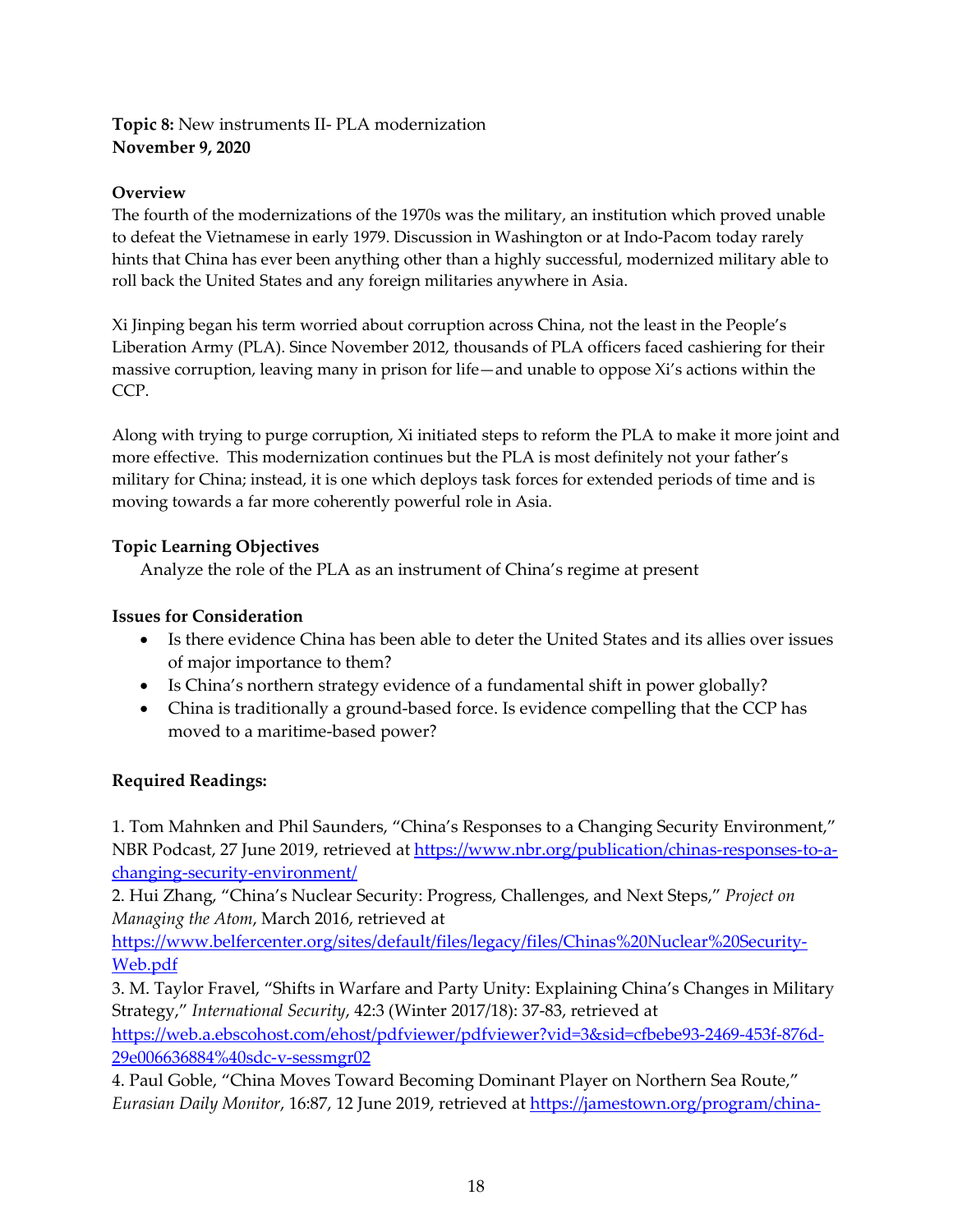[moves-toward-becoming-dominant-player-on-northern-sea-route/](https://jamestown.org/program/china-moves-toward-becoming-dominant-player-on-northern-sea-route/) 

#### **Supplemental Reading**:

Andrew Erickson, "Shining a Spotlight: Revealing China's Maritime Militia to Deter Its Use," *Nationalinterest.org*, 25 November 2018, retrieved at [https://nationalinterest.org/feature/shining](https://nationalinterest.org/feature/shining-spotlight-revealing-china%E2%80%99s-maritime-militia-deter-its-use-36842)[spotlight-revealing-china%E2%80%99s-maritime-militia-deter-its-use-36842](https://nationalinterest.org/feature/shining-spotlight-revealing-china%E2%80%99s-maritime-militia-deter-its-use-36842)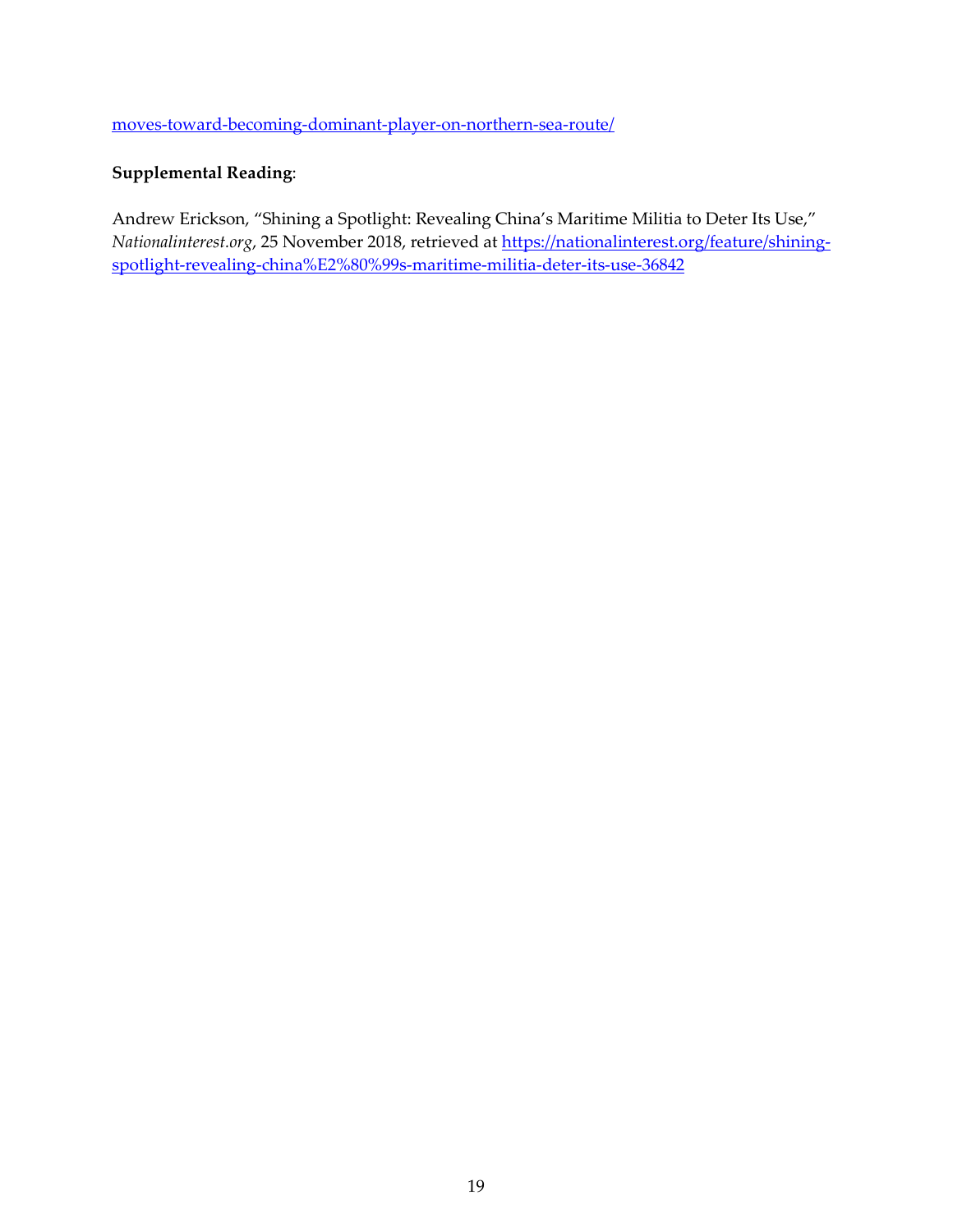#### **Topic 9: China and the global system November 16, 2020**

#### **Overview**

China rejected engagement with Britain in 1792 because the Qing emperor could not envision someone as powerful as him. China today still rejects major portions of the global regime, such as the international arbitration tribune on the United Nations' Commission on Law of the Sea (UNCLOS). China's desire to select its behavior is not completely isolated as the United States frequently receives similar criticism about selectivity, although Washington rejects the charge.

The CCP under Xi Jinping began expanding China's role in foreign lending and infrastructure development, particularly under the "Belt & Road Initiative" (BRI). Initially aimed at Central and Southeast Asian states, it now includes Chinese activities as far as Latin America and Canada, making it truly the global belt project. As Beijing observers said in 2018, the BRI is Xi's signature effort.

Many outside China doubt the massive investments of the PRC will in fact get to these countries because China traditionally has a tremendous problem with corruption. Xi claims to have a path towards remedying that problem, still a work in progress. Additionally, outsiders fear this program really amounts to attempts to capture the poorer states around the world, entrapping them in a "debt" relationship with China.

#### **Topic Learning Objectives**

- Analyze China's behavior towards the international regimes in place today and how it appears to address its goals.
- China's motives in moving investment overseas as its own economic model stalls
- Analyze the options available to other states in trying to obviate dependence on the PRC

#### **Issues for Consideration:**

- Is the critical or the supportive analysis on China's behavior more persuasive? Why?
- Since the United States and Europe don't appear interested in investing in a number of these states, what is the harm for China to invest in Pakistan, Afghanistan, Kyrgyzstan, and other poorer places?
- China's involvement in Africa attracts the most attention because that investment is so pervasive. Yet a decade ago, China had been invested in Africa, only to withdraw when the global drop in natural resource prices occurred as a result of the international financial crisis. Is that probable again?

#### **Required Reading:**

1. Daisy Khalifa, "Grand Idea: China's Ambitious Belt and Road Initiative Also Has Its Hurdles," *SeaPower*, 1 November 2018, retrieved at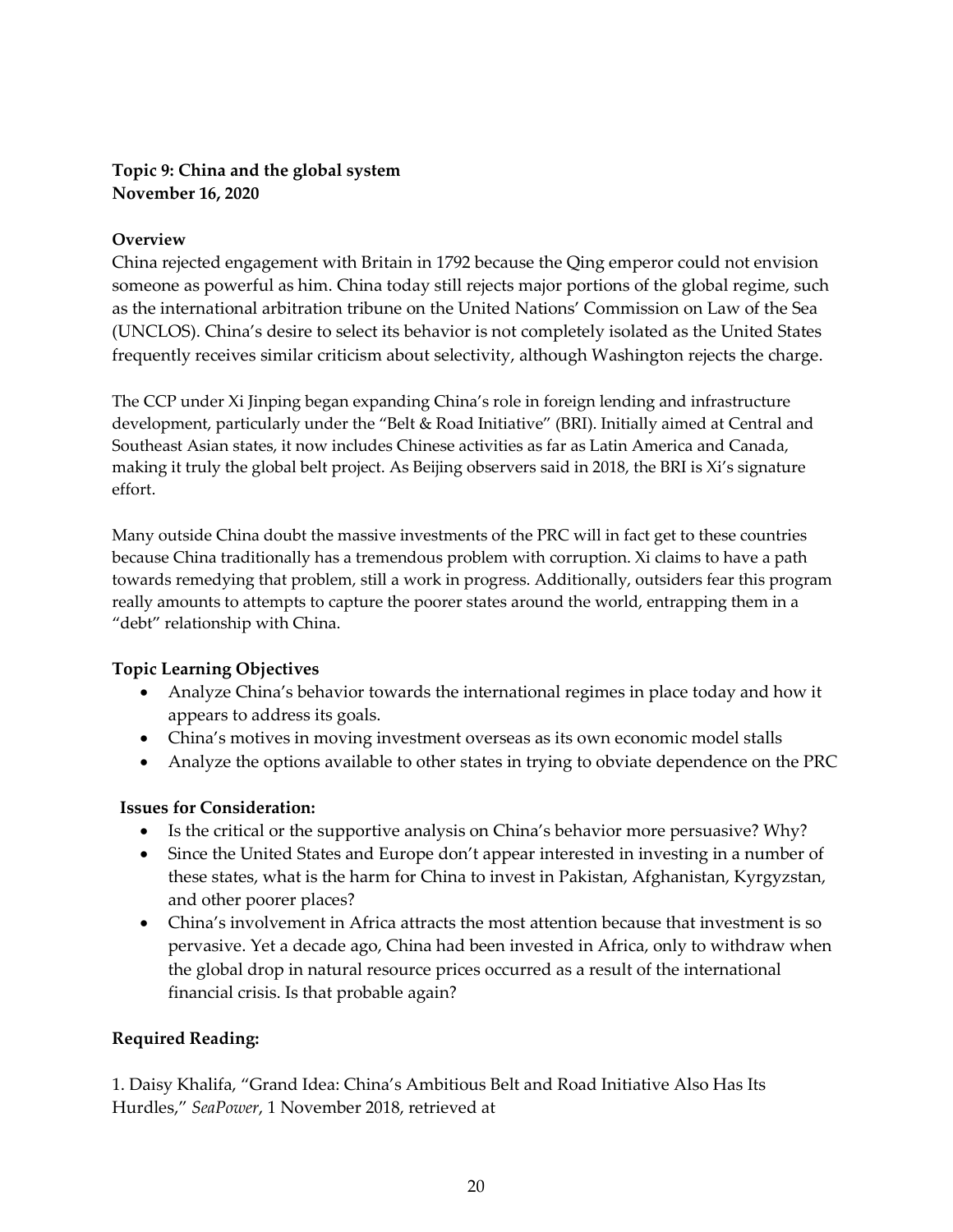[https://web.a.ebscohost.com/ehost/pdfviewer/pdfviewer?vid=6&sid=eec86c78-1053-4bfd-9e91-](https://web.a.ebscohost.com/ehost/pdfviewer/pdfviewer?vid=6&sid=eec86c78-1053-4bfd-9e91-4f55d57fe6b5%40sdc-v-sessmgr03) [4f55d57fe6b5%40sdc-v-sessmgr03](https://web.a.ebscohost.com/ehost/pdfviewer/pdfviewer?vid=6&sid=eec86c78-1053-4bfd-9e91-4f55d57fe6b5%40sdc-v-sessmgr03)

2. Jean-Pierre Cabestan, "Beijing's 'Going Out' Strategy and Belt and Road Initiative in the Sahel: The Case of China's Growing Presence in Niger," *Journal of Contemporary China*, 28: 118 (July 2019): 592-613, retrieved at <https://portal.ndu.edu/dc/Meetings/Forms/AllItems.aspx>

3. Sagatom Saha, "China's Belt and Road Plan is Destroying the World," *NationalInterest.org*, 18 August 2019, retrieved at [https://nationalinterest.org/feature/chinas-belt-and-road-plan](https://nationalinterest.org/feature/chinas-belt-and-road-plan-destroying-world-74166)[destroying-world-74166](https://nationalinterest.org/feature/chinas-belt-and-road-plan-destroying-world-74166)

4. Nikki Haley, "How to Confront an Advancing Threat from China," *Foreign Affairs*, 18 July 2019, retrieved at [https://www.foreignaffairs.com/aricles/china/2019-07-18/how-confront](https://www.foreignaffairs.com/aricles/china/2019-07-18/how-confront-advancing-threat-china)[advancing-threat-china](https://www.foreignaffairs.com/aricles/china/2019-07-18/how-confront-advancing-threat-china) 

5. Carla P. Freeman, "An Uncommon Approach to the Global Commons: Interpreting China's Divergent Positions on Maritime and Outer Space Governance," *China Quarterly*, 20 June 2019, retrieved at [https://www.cambridge.org/core/services/aop-cambridge-](https://www.cambridge.org/core/services/aop-cambridge-core/content/view/329ABE106EC8913BE221F07732A93C3B/S0305741019000730a.pdf/an_uncommon_approach_to_the_global_commons_interpreting_chinas_divergent_positions_on_maritime_and_outer_space_governance.pdf%203)

[core/content/view/329ABE106EC8913BE221F07732A93C3B/S0305741019000730a.pdf/an\\_uncom](https://www.cambridge.org/core/services/aop-cambridge-core/content/view/329ABE106EC8913BE221F07732A93C3B/S0305741019000730a.pdf/an_uncommon_approach_to_the_global_commons_interpreting_chinas_divergent_positions_on_maritime_and_outer_space_governance.pdf%203) mon approach to the global commons interpreting chinas divergent positions on maritim [e\\_and\\_outer\\_space\\_governance.pdf](https://www.cambridge.org/core/services/aop-cambridge-core/content/view/329ABE106EC8913BE221F07732A93C3B/S0305741019000730a.pdf/an_uncommon_approach_to_the_global_commons_interpreting_chinas_divergent_positions_on_maritime_and_outer_space_governance.pdf%203) 

[3](https://www.cambridge.org/core/services/aop-cambridge-core/content/view/329ABE106EC8913BE221F07732A93C3B/S0305741019000730a.pdf/an_uncommon_approach_to_the_global_commons_interpreting_chinas_divergent_positions_on_maritime_and_outer_space_governance.pdf%203)

6."China and the World Trade Organization: A Conversation with Tu Xinquan," China Power Project, 17 July 2019, retrieved at [https://chinapower.csis.org/podcasts/china-and-the-world](https://chinapower.csis.org/podcasts/china-and-the-world-trade-organization/)[trade-organization/](https://chinapower.csis.org/podcasts/china-and-the-world-trade-organization/)

7. "China's Evolving Role in the United Nations: A Conversation with Courtney Fung," China Power Project, 18 June 2019, retrieved at [https://chinapower.csis.org/podcasts/chinas-evolving](https://chinapower.csis.org/podcasts/chinas-evolving-role-in-the-united-nations/)[role-in-the-united-nations/](https://chinapower.csis.org/podcasts/chinas-evolving-role-in-the-united-nations/)

8. "China's Push to Reform Global Governance," China Power Project, 12 April 2019, retrieved at<https://chinapower.csis.org/podcasts/chinas-push-to-reform-global-governance/>

9. "China's Relationship with the International Order" A Conversation with Timothy Heath," China Power Project, 15 February 2019, retrieved at

<https://chinapower.csis.org/podcasts/chinas-relationship-with-the-international-order/>

## **Supplemental Reading:**

Damien Ma, "Development as Imitation: Can the East Asian Model Become the East African Model?," Macropolo.org, 14 May 2019, retrieved at [https://macropolo.org/china-africa-loan](https://macropolo.org/china-africa-loan-development-investment/)[development-investment/](https://macropolo.org/china-africa-loan-development-investment/)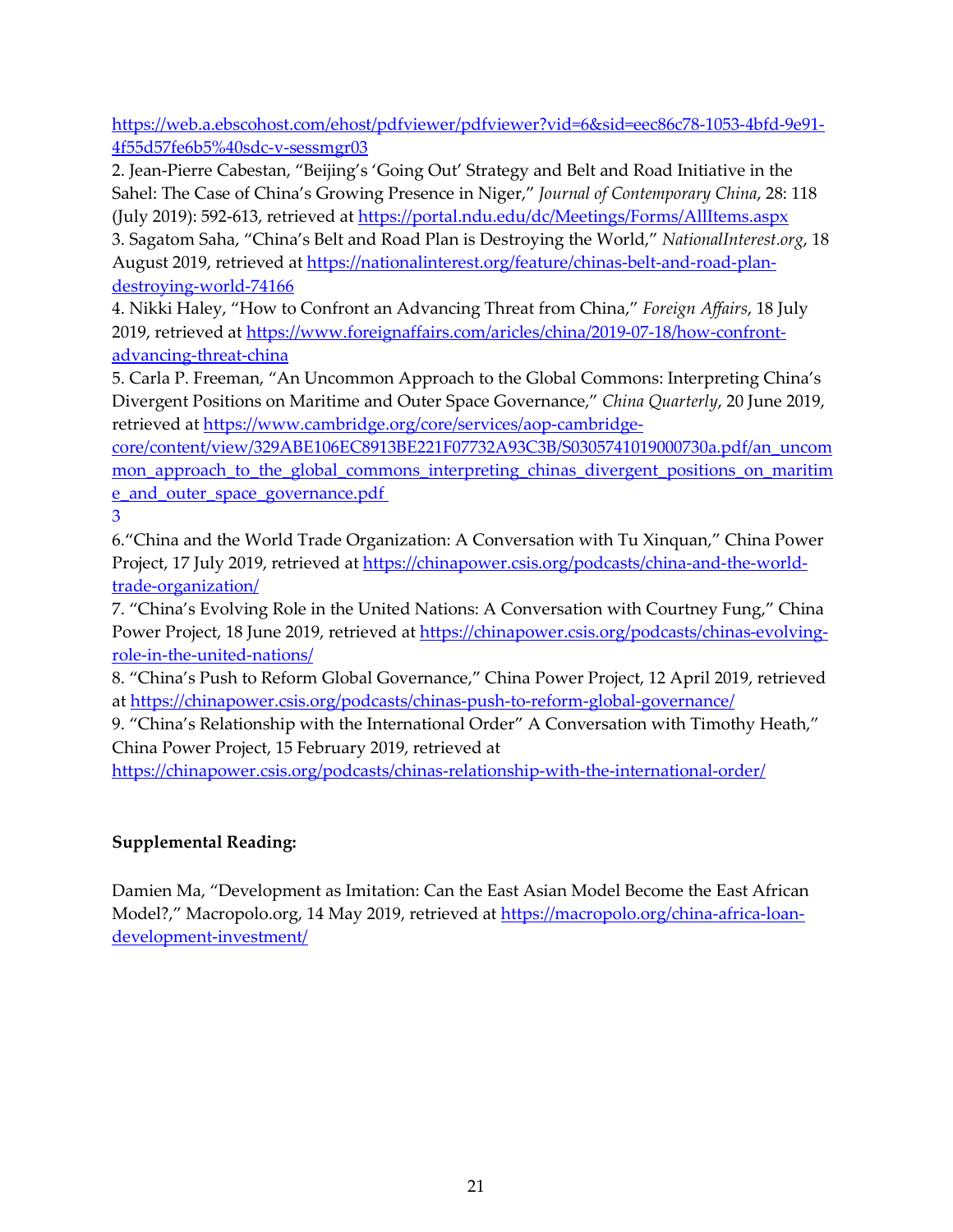**Topic 10:** Sino-US relations November 30, 2020

Relations between the United States and China suffer from dramatically different expectations on both sides. The two large countries have competing interests and impressions of their relative importance to the international system. China harkens to its historic role as the overwhelmingly dominant state in East Asia over millennia, reluctant to acknowledge that internal decay undermined its continued position as much as did foreigners during the 'Century of Humiliation'. The United States, rarely challenged during the three quarters of a century since the end of the Second World War, harbors intentions to retain its central role as guarantor of peace in the region. At the same time, Washington confronts a China more confident, aggressive, and determined to return to its prior position as the major voice around the world in places where Washington finds competition between the two states as increasingly challenging.

Many analysts assume this invariably will lead to conflict between the United States and China. Is this absolutely true? If not, why not?

Student policy papers on the Belt & Road Initiative are due today.

Issues for Consideration:

- 1. Is conflict inevitable between the United States and China? If not, how do the two states find common interests to incentive no conflict?
- 2. Is there a hierarchy to the aspects of relations between the United States and China?
- 3. Are China's priorities clear as it enters the third decade of the century and do they include ties with the United States?

Learning Objectives

- 1. Identify common national interests that might exist between China and the United **States**
- 2. Analyze the differences between U.S. and Chinese aspirations globally—are they automatically conflicting?

Required readings:

- 1. Wang, Jisi, "China-U.S. ties today worse than Soviet-U.S. relations during Cold War", June 2020, [https://www.caixinglobal.com/2020-06-18/wang-jisi-china-us-ties-today](https://www.caixinglobal.com/2020-06-18/wang-jisi-china-us-ties-today-worse-than-soviet-us-relations-during-cold-war-101569472.html)[worse-than-soviet-us-relations-during-cold-war-101569472.html](https://www.caixinglobal.com/2020-06-18/wang-jisi-china-us-ties-today-worse-than-soviet-us-relations-during-cold-war-101569472.html)
- 2. Isaac Kardon, "China Can say 'No': analyzing China's Rejection of the South China Sea Arbitration," *University of Pennsylvania Asian Law Review*, 13: 2 (2018): 1-44, retrieved at <https://scholarship.law.upenn.edu/alr/vol13/iss2/1/>

More material as semester develops—TBD